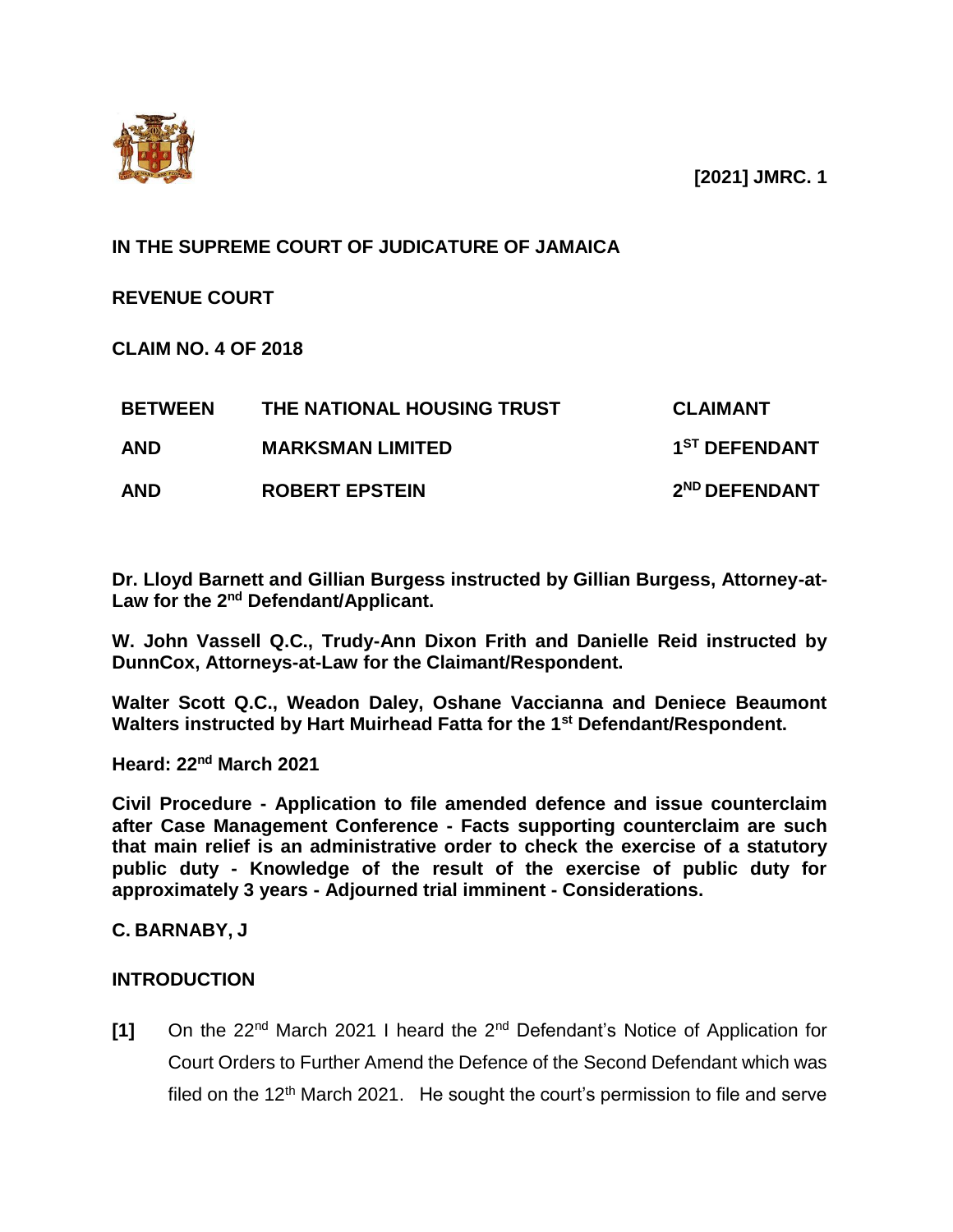within fourteen (14) days a Further Amended Defence and Counterclaim in the terms of the draft which is attached to the Affidavit of Robert Epstein in support of the application; that the other parties be permitted to make consequential amendments to their claim or defence as appropriate; and for such further and other relief the court deemed fit. Mr. Epstein's affidavit and a Notice of Change of Attorney for the  $2^{nd}$  Defendant was also filed on the  $12^{th}$  March 2021. The application was made pursuant to CPR rule 20.4 and on the further ground that the applicant had taken separate legal advice and believed that he should be separately represented and file a separate defence and counterclaim in the interest of having a fair and proper trial of all relevant issues in the case.

- **[2]** While the 1<sup>st</sup> Defendant indicated that it had no objection to the application being granted, it was opposed by the Claimant. On conclusion of the submissions by Dr. Barnett for the 2<sup>nd</sup> Defendant and Mr. Vassell Q.C. for the Claimant, I refused the 2<sup>nd</sup> Defendant's application and the application by Dr. Barnett for leave to appeal. It was ordered that:
	- 1. The 2<sup>nd</sup> Defendant's Notice of Application for Court Orders to Further Amend the Defence of the Second Defendant is refused.
	- 2. Costs of the application to the Claimant to be taxed if not sooner agreed.
	- 3. The Application for leave to appeal is refused.
	- 4. The 2<sup>nd</sup> Defendant's Attorney-at-Law is to prepare, file and serve this order.
- **[3]** I promised to reduce into writing my reasons for decision on the substantive application having presented them in brief orally. I now do so, more fully, in fulfilment of that promise.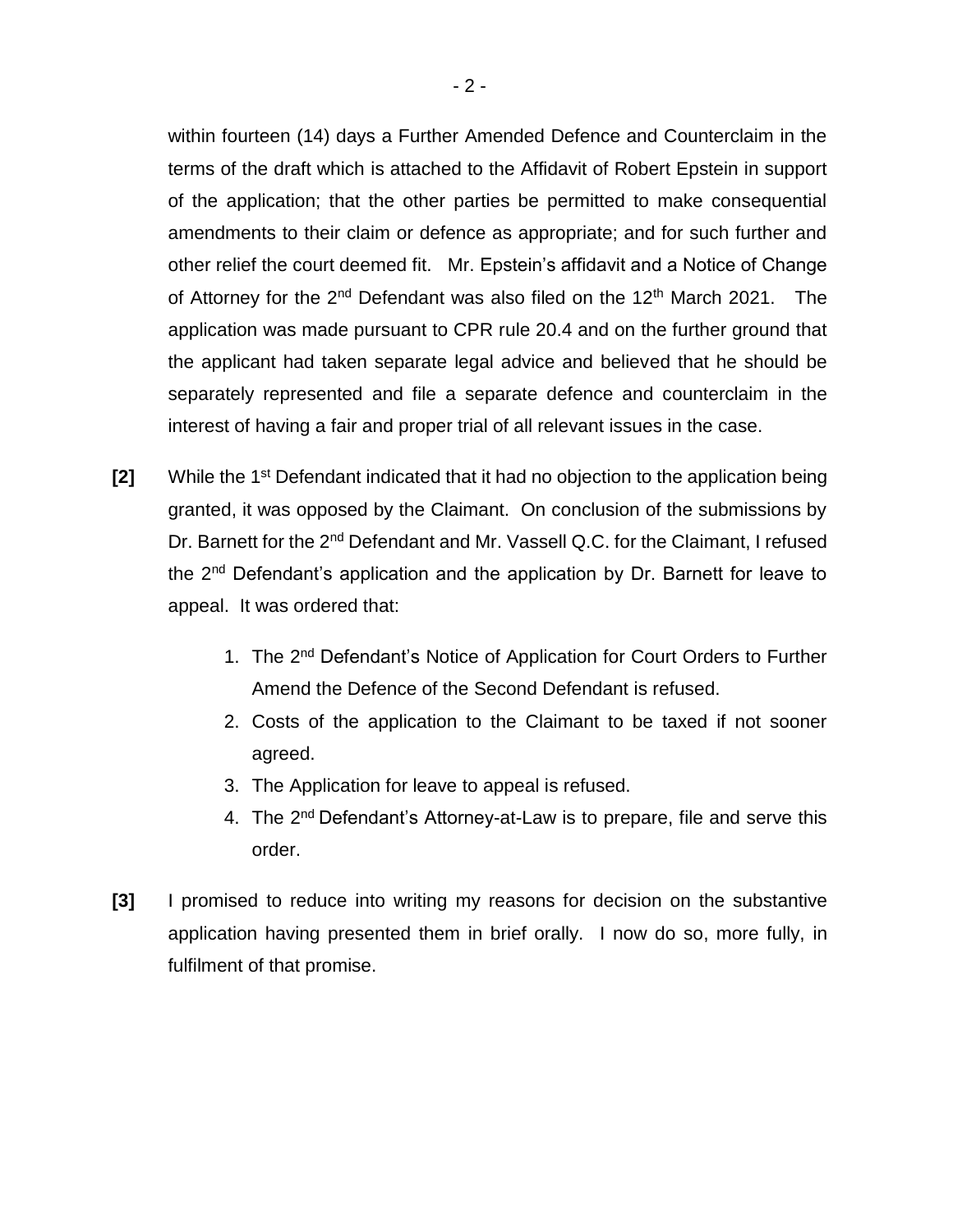### **BRIEF BACKGROUND TO THE CLAIM**

- **[4]** In order to appreciate the significance or otherwise of the proposed amendments, it would perhaps be helpful to give a very brief background to the claim.
- **[5]** By letter dated 12<sup>th</sup> December 2017 the Claimant demanded payment of outstanding employer's NHT contributions said to be owed by the 1<sup>st</sup> Defendant in respect of security guards. Payment was to be made within seven (7) days. The Claimant also issued and served upon the 1<sup>st</sup> Defendant a Certificate (Form No. C6) dated 30th November 2017, pursuant to section 14 (2) of the *National Housing Trust Act* (the NHT Act). The sums claimed in the demand letter and on the certificate were not remitted to the Claimant. Proceedings were therefore issued out of the Parish Court by the NHT against the Defendants for recovery of the alleged outstanding contributions. The Defendants' contention is that the demand remains unsatisfied and the sums on the certificate unpaid because they were not lawfully made. This is on account that the 1<sup>st</sup> Defendant is not the employer of the security guards in question, so say the Defendants. The alleged outstanding contributions are for the years 2000 - 2016.
- **[6]** Although there are other aspects of the claim, whether or not security guards engaged by the 1<sup>st</sup> Defendant are employees or independent contractors is at its crux. The Claimant, among other things, seeks a declaration that they are employees. If this particular issue is determined in the Claimant's favour, the 1<sup>st</sup> Defendant as a body corporate could be liable for the claimed outstanding NHT contributions as an employer; if determined contra wise, there is no question of its liability.
- **[7]** Outside of the defence that security guards are not employees but independent contractors engaged on fixed term contracts, and others which are not immediately relevant to the disposition of the application, the 2<sup>nd</sup> Defendant has denied that he is a proper party to the claim. The 2<sup>nd</sup> Defendant was a managing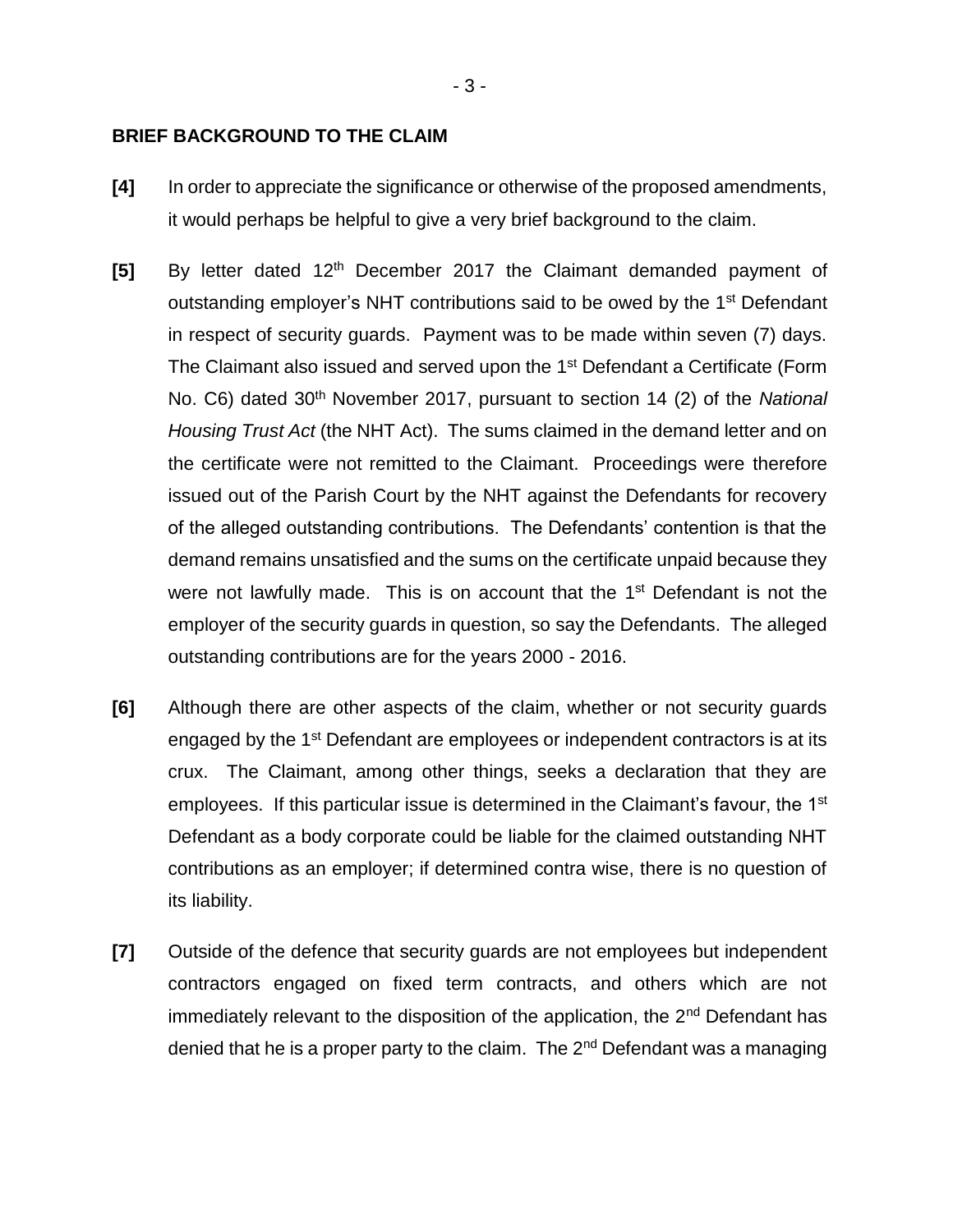director of the 1<sup>st</sup> Defendant during most, but not all of the years for which monies are alleged to be owed to the NHT by the 1<sup>st</sup> Defendant.

### **APPLICABLE LAW**

- **[8]** The 2<sup>nd</sup> Defendant's application for leave to file and serve a further amended defence and counterclaim is made pursuant to CPR 20.4, paragraph (2) of which prescribes that statements of case may only be amended after a case management conference with the permission of the court. That is the position in which the 2<sup>nd</sup> Defendant finds himself as his application was filed a few days before the appointed Pre-Trial Review and was heard on that appointed date.
- **[9]** The legal principles upon which the parties rely in advancing and opposing the application are well known. They are helpfully set out for example in the judgment of Mangatal, J. in **Index Communication Network Limited v Capital Solutions Limited et al** [2012] JMSC Civ 50. Although the facts of that case are distinguishable from the instant, I believe the principles applicable to the amendment of statements of case are incontrovertible and are capable of being applied here. In the course of her judgment Mangatal, J. cited with approval the judgment of Brooks, J. (as he then was) in **National Housing Development Corporation and Danwell Construction Limited et al** in Claim Nos. HCV 00036 and HCV 000362 of 2004 delivered 4<sup>th</sup> May 2007 where it was observed that apart from the overriding objectives, the CPR does not set out principles which should guide the court on an application for permission to amend. In consequence, a decision on whether or not to permit amendments must be based on the overriding objective of dealing justly with cases
- **[10]** Rule 1.1 (2) sets out what is meant by dealing justly with cases.
	- *(2) Dealing justly with a case includes –*
		- *(a) ensuring, so far as is practicable, that the parties are on an equal footing and are not prejudiced by their financial position;*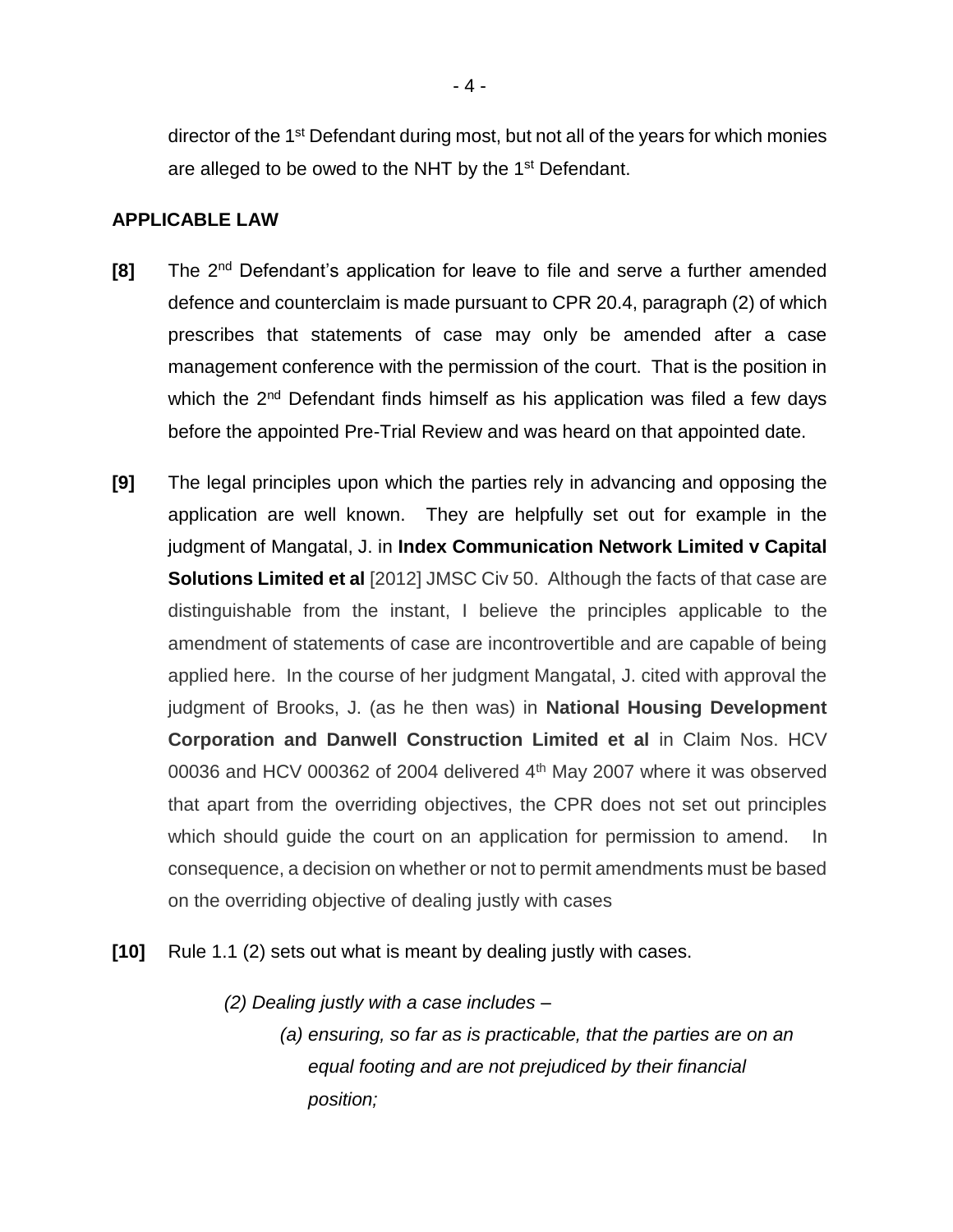- *(b) saving expense;*
- *(c) dealing with it in ways which take into consideration –*
	- *(i) the amount of money involved;*
	- *(ii) the importance of the case;*
	- *(iii) the complexity of the issues; and*
	- *(iv) the financial position of each party;*
- *(d) ensuring that it is dealt with expeditiously and fairly; and*
- *(e) allotting to it an appropriate share of the court's resources, while taking into account the need to allot resources to other cases.*
- **[11]** It is demonstrated on the authorities that in determining whether to grant or refuse an application to amend statements of case, the following matters are open for consideration by the court.
	- I. The stage at which the case has reached at the time the application for permission to amend is being sought;
	- II. Whether there is an arguable factual basis for the proposed amendment;
	- III. Where the amendment is proposed to be made late in the day, whether it has a prospect of success;
	- IV. Whether the amendment is sought in good faith, as it is impermissible for a party to raise by amendment allegations which are unsupported by evidence and which are tantamount to a backtracking on allegations of fact;
	- V. The court should permit an amendment where it would enable the real matters in controversy to be determined;
	- VI. The effect of the amendment on the opposing party;
	- VII. The allocation of court resources; and
	- VIII. The extent to which costs would be an adequate remedy.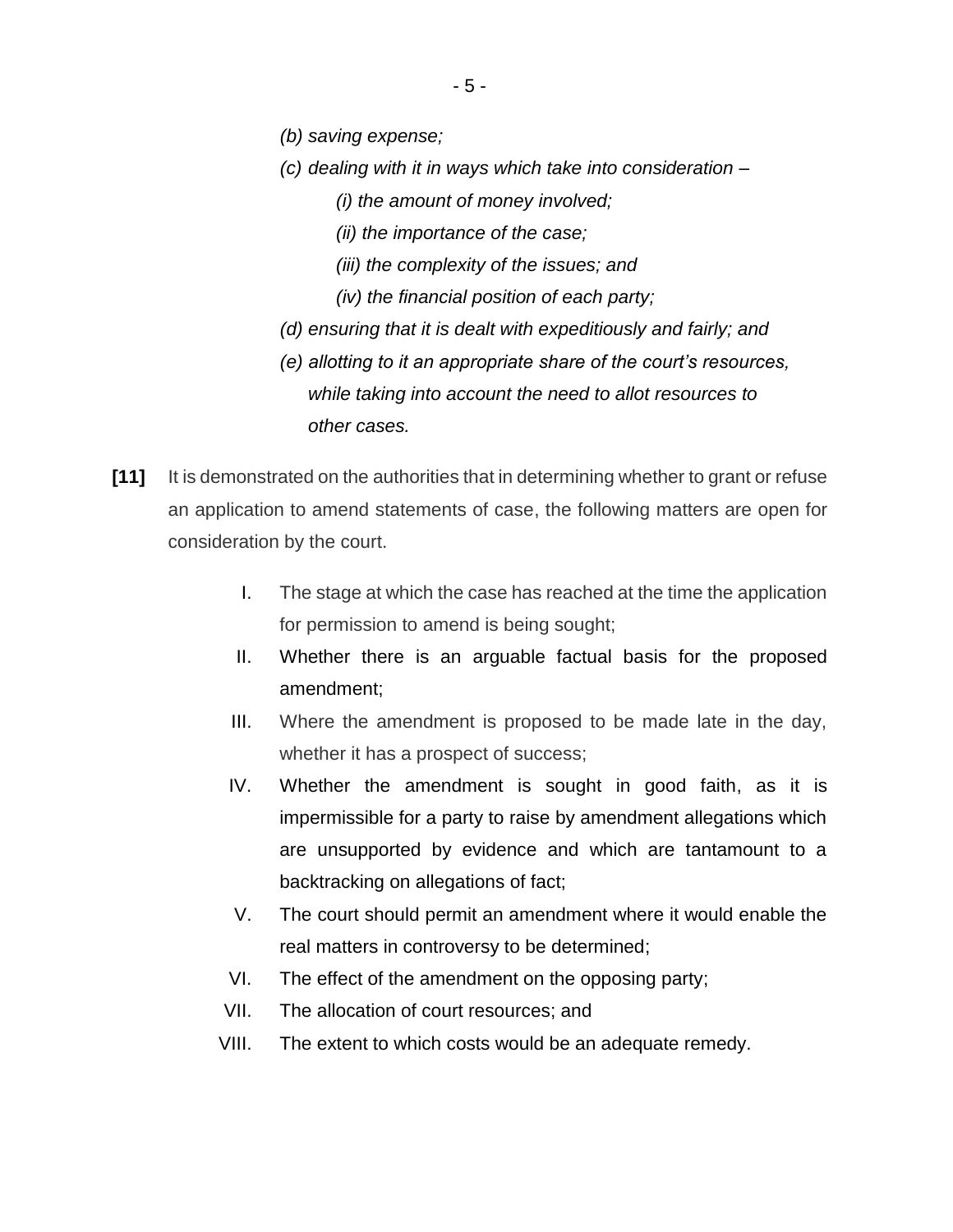**[12]** It is with these principles in mind that I arrived at the decision to refuse the 2nd Defendant's application.

#### **REASONS FOR DECISION**

**[13]** It was Dr. Barnett's submission, consistent with a ground in the 2nd Defendant's application, that it is in the interest of justice and furthering the overriding objective that the application be granted to allow for the filing and service of the Further Amended Defence and Counterclaim in terms of the draft exhibited in Mr. Epstein's affidavit. He proposed a further modification during the course of oral submissions. While I am prepared to accept as presented on the evidence before me that the application is being made on the basis of legal advice the  $2<sup>nd</sup>$ Defendant has now received, I do not agree with Dr. Barnett that the overriding objective to deal justly with cases would be advanced by granting the application.

# *A. Stage of the case, arguable factual basis for amendments, prospect of success of amendments in defending the claim, and bona fides of amendments raised*

**[14]** The claim was issued out of this court in 2018 and since then, there has been a Case Management Conference in 2019 when a timetable was fixed and included a date for trial in September 2020. A number of interlocutory applications have also been heard and determined, including applications to vacate previously fixed trial dates; extend the time within which to comply with court orders; for leave to file amended statements of case; for specific disclosure; to direct a party to answer request for information; to abridge the time for compliance with court orders to enable documents filed and served out of time to stand as duly filed and served; and to strike out substantial portions of affidavit evidence which were filed for use at a previously scheduled trial of the claim. The upcoming trial which is scheduled to be heard over five  $(5)$  days commencing on the 17<sup>th</sup> May 2021 has been fixed since the 16<sup>th</sup> November 2020 when trial dates in that month were vacated to facilitate the hearing of the striking out applications. At the time of the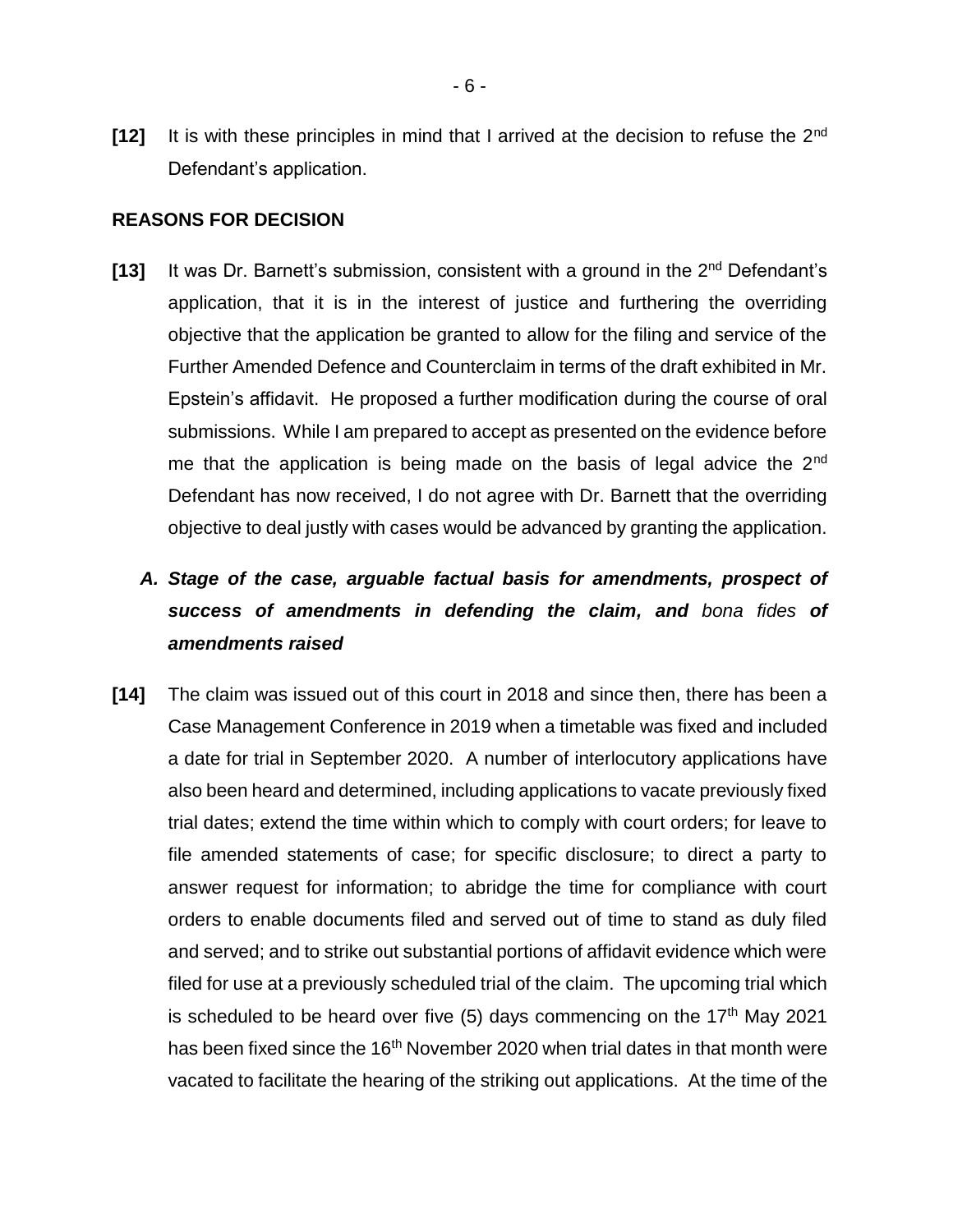hearing of the instant application all the evidence and documents ordered to be filed and served had been complied with.

- **[15]** The case is therefore at a very advanced stage which requires me to give consideration not only to whether there is an arguable factual basis for the amendment but whether it has a prospect of success. This was the main thrust of the objection of Mr. Vassell Q.C. to the grant of the application.
- **[16]** The amendments which were proposed to be made by the Further Amended Defence and Counterclaim of the Second Defendant, which is exhibited in Mr. Epstein's affidavit, were not underlined or otherwise highlighted. On enquiry from Dr. Barnett it was indicated that the substantive amendments to the defence appeared at paragraph 9 and at paragraphs 20 to 25 where the counterclaim was proposed.
- **[17]** On my reading of the draft of the Further Amended Defence and Counter Claim for the Second Defendant, three (3) broad, potentially material amendments are raised. While other modifications were advanced, they were not material or capable of affecting the outcome of the claim against the  $2<sup>nd</sup>$  Defendant in any way and would accordingly be refused.
- **[18]** The three (3) potentially material amendments I have identified, which will each be addressed in turn, are that:
	- I. The security guards whose status is to be determined are not parties to the proceedings;
	- II. The 2<sup>nd</sup> Defendant was unlawfully regarded and designated as a responsible officer on account that he:
		- (a) was never designated as a responsible officer within the meaning of section 37A (1) of the NHT Act;
		- (b) was never designated as a responsible officer within the meaning of section 37A (3) of the NHT Act; and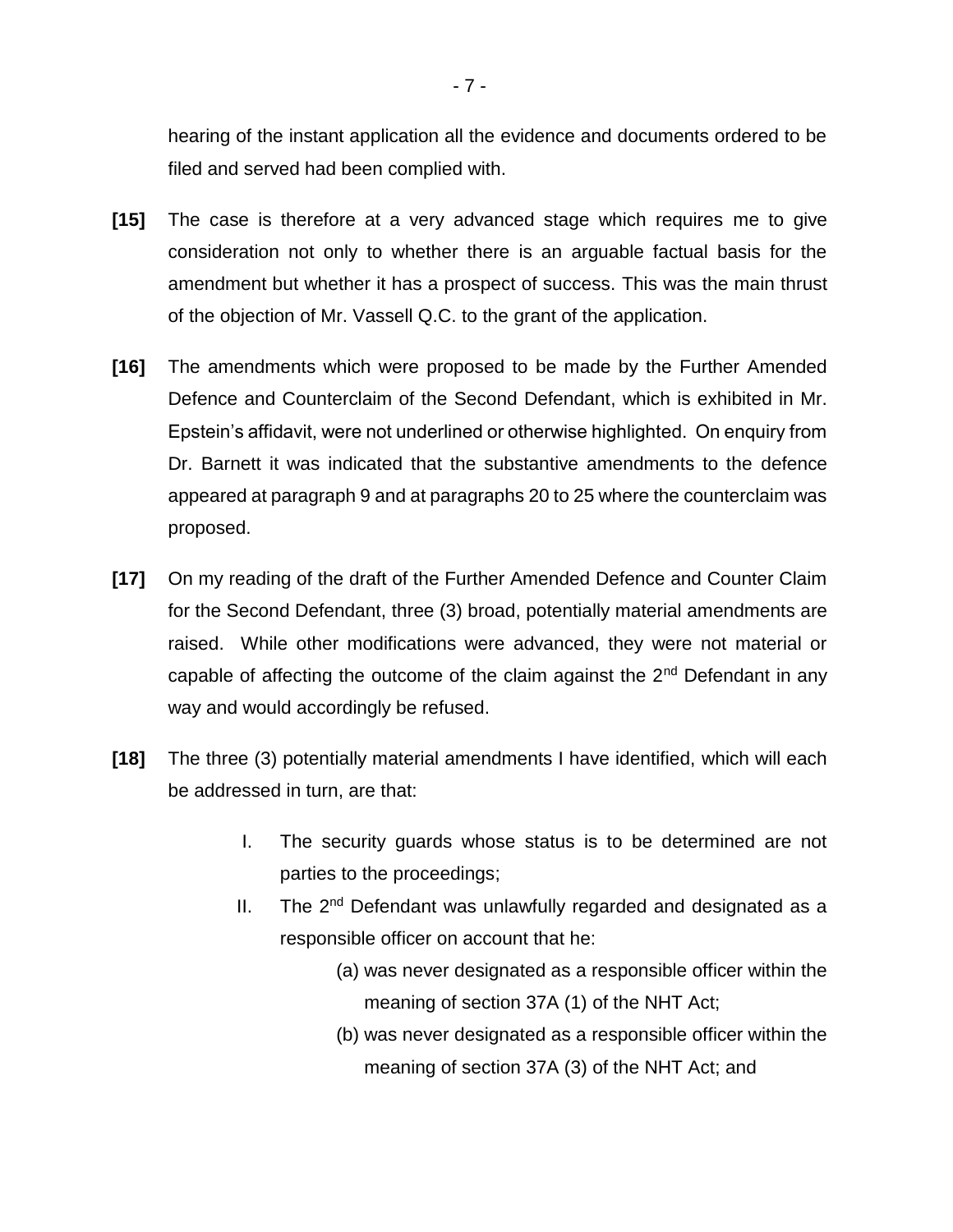- (c) was never designated as a responsible officer within the meaning of section 37A (8) of the NHT Act;
- III. Has been unlawfully regarded as jointly and severally liable together with the 1<sup>st</sup> Defendant for the outstanding NHT contributions alleged to be owed by the 1<sup>st</sup> Defendant.

## *The security guards whose status is to be determined are not parties to the proceedings*

- **[19]** At paragraph 7 (j) of the Defendants' Amended Defence, the Defendants say that *"the self-employed independent contractors have not in this court challenged their agreed contractual status as self-employed independent contractors."* The 2 nd Defendant proposes to modify this paragraph by adding the words *"and are not parties to these proceedings in which a determination of their contractual status is being sought."*
- **[20]** The Claimant's failure to add the security guards as parties to the proceedings does not prevent the court from determining the claim against the 2<sup>nd</sup> Defendant and the amendment raised is not a defence with any prospect of success.
- **[21]** One of the reliefs being sought on the claim is a declaration that the security guards engaged by the  $1<sup>st</sup>$  Defendant are its employees contrary to the contention of both Defendants that they were engaged under fixed term contracts and are independent contractors. In resolving that dispute, the court will be required to determine whether the contracts between the 1<sup>st</sup> Defendant and the security guards were contracts for service or contracts of service. It is well settled that in determining that issue, the label that the parties attach to the contract is not conclusive.
- **[22]** While there is a difference in the contributions which would be deductible from the salary of an independent contractor as opposed to an employee, which would have implications for accounting if the security guards are found to fall into the latter category, it does not require the addition of the security guards as parties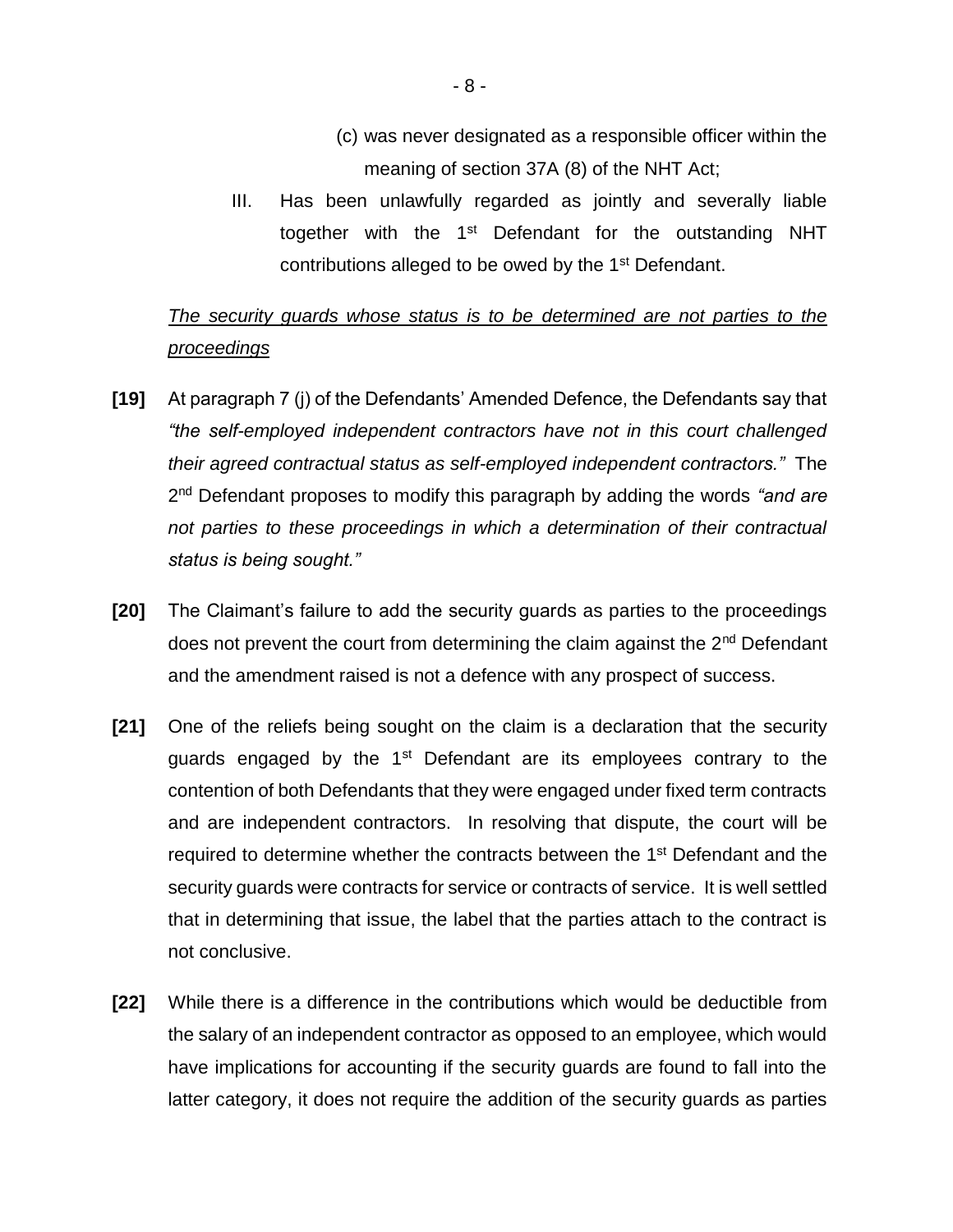to the claim. In any event, the parties have filed affidavit evidence of security guards for use at trial.

**[23]** For these reasons, leave to amend the 2nd Defendant's deference in the terms proposed at paragraph 7(j) is refused.

# *The 2nd Defendant was unlawfully regarded and designated as a responsible officer*

**[24]** The 2nd Defendant raises the following amendment at paragraph 9 (a) of the draft and modified orally by Dr. Barnett during the course of oral submissions thus.

> *The 2nd Defendant avers and states that he was never a designated responsible officer within the meaning of section 37A (1) or section 37A (8) of the National Housing Trust Act and accordingly could not lawfully be sued in accordance with section 37A (3) and (5) of the Act as alleged in paragraph 6 of the Particulars of Claim. He became General Manager on or about October 1, 2002 and only became a director on or about November 30, 2004 when he became managing director which position he ceased to hold on March 31, 2018 when he was replaced by Mr. Nicholas Benjamin.*

# **[Proposed Amendment to Draft Further Amended Defence and Counterclaim Highlighted]**

**[25]** The 2<sup>nd</sup> Defendant also raises amendments at paragraphs 10 and 15 that he is not and was never a designated officer or responsible officer. He also advances at paragraphs 21 and 22 of the counterclaim that he was never the officer of the 1<sup>st</sup> Defendant with responsibility for computing, making or paying statutory deductions or contributions in respect of employees or the security guards in question, and in consequence was never and could never have been designated as the responsible officer.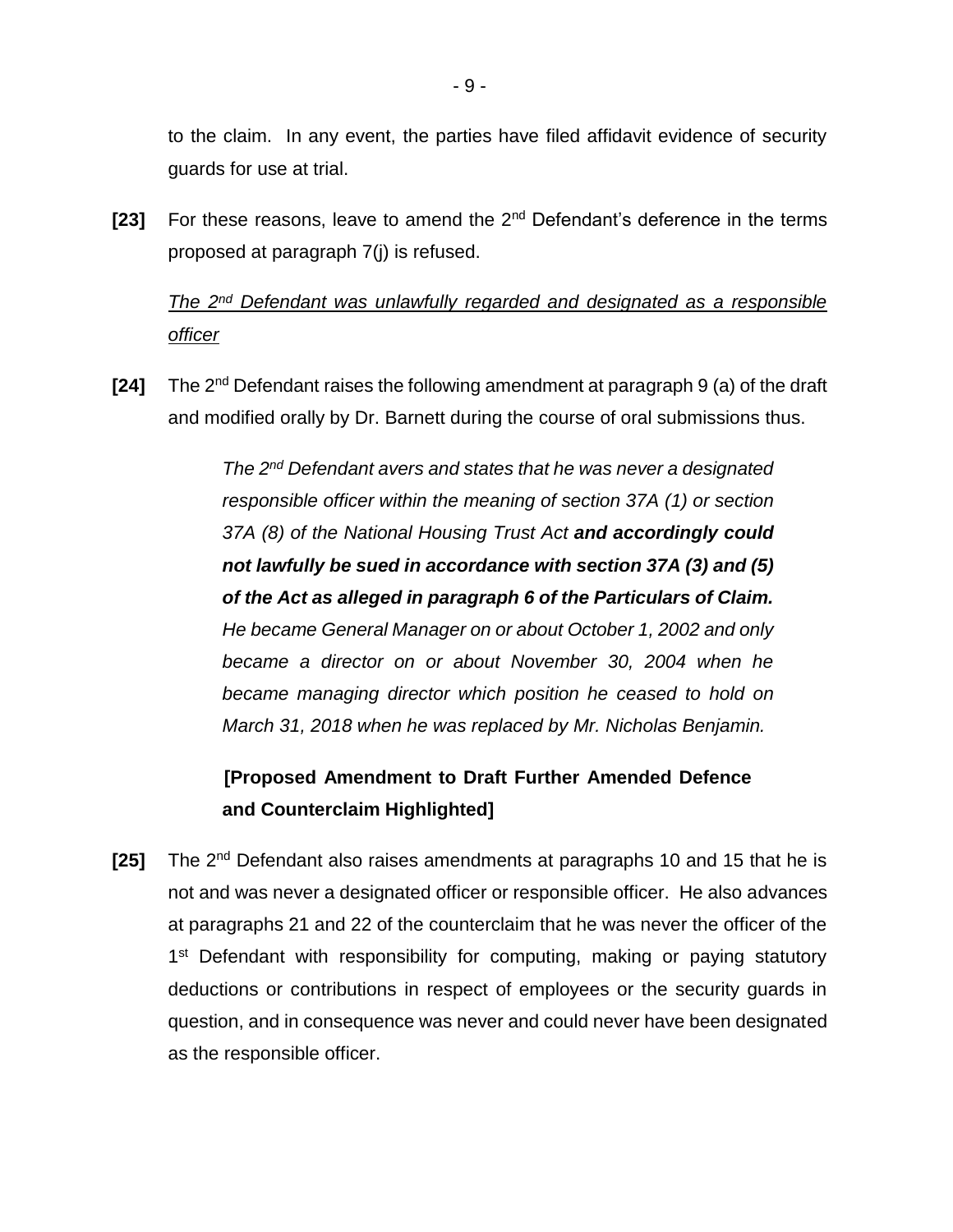- **[26]** Pursuant to section 37A (1) of the NHT Act, where an employer is a body corporate it shall designate an officer known as the "responsible officer" who is answerable for doing all acts, matters and things required to be done by the Act or regulations for the payment of contributions. He is also responsible for making payments of contributions payable by the body corporate in accordance with the Act or regulations. Pursuant to section 37A (2), the designation of a responsible officer by the body corporate is done by notice in writing to the Collector of Taxes and if there is any change in designation, the said Collector shall be notified. I will refer to this designation hereafter as "the corporate designation".
- **[27]** At paragraph 5 of the Particulars of Claim, the Claimant contends that the 1<sup>st</sup> Defendant as a body corporate is obliged to designate a responsible officer who is to advise the Collector of Taxes of outstanding contributions in accordance with section 37A (1) and (2) of the NHT Act; and that the  $1<sup>st</sup>$  Defendant was required to provide written notice of that designation to the Collector of Taxes but had failed to do so in contravention of the NHT Act. In paragraph 9 of the Amended Defence to which the  $2<sup>nd</sup>$  Defendant is a party and to which his Certificate of Truth is attached, the answer is as follows.

*Paragraph 5 of the Particulars of Claim is not admitted. The 1st Defendant avers and states that the designated responsible officers are Kenneth Benjamin, Valerie Juggan-Brown, Vinay Walia, Sheila Benjamin McNeil, George Overton, Nicholas Kenneth Benjamin, Robert Epstein and John Masterton.* [**Emphasis added**]

**[28]** When the Claimant's averment and the Defendants' answer are read together, there appears to me to be, as contended by Counsel for the Claimant, an admission that there was a corporate designation of the 2<sup>nd</sup> Defendant as a responsible officer by the 1<sup>st</sup> Defendant, for the purposes of section 37A (1) and (2) of the NHT Act.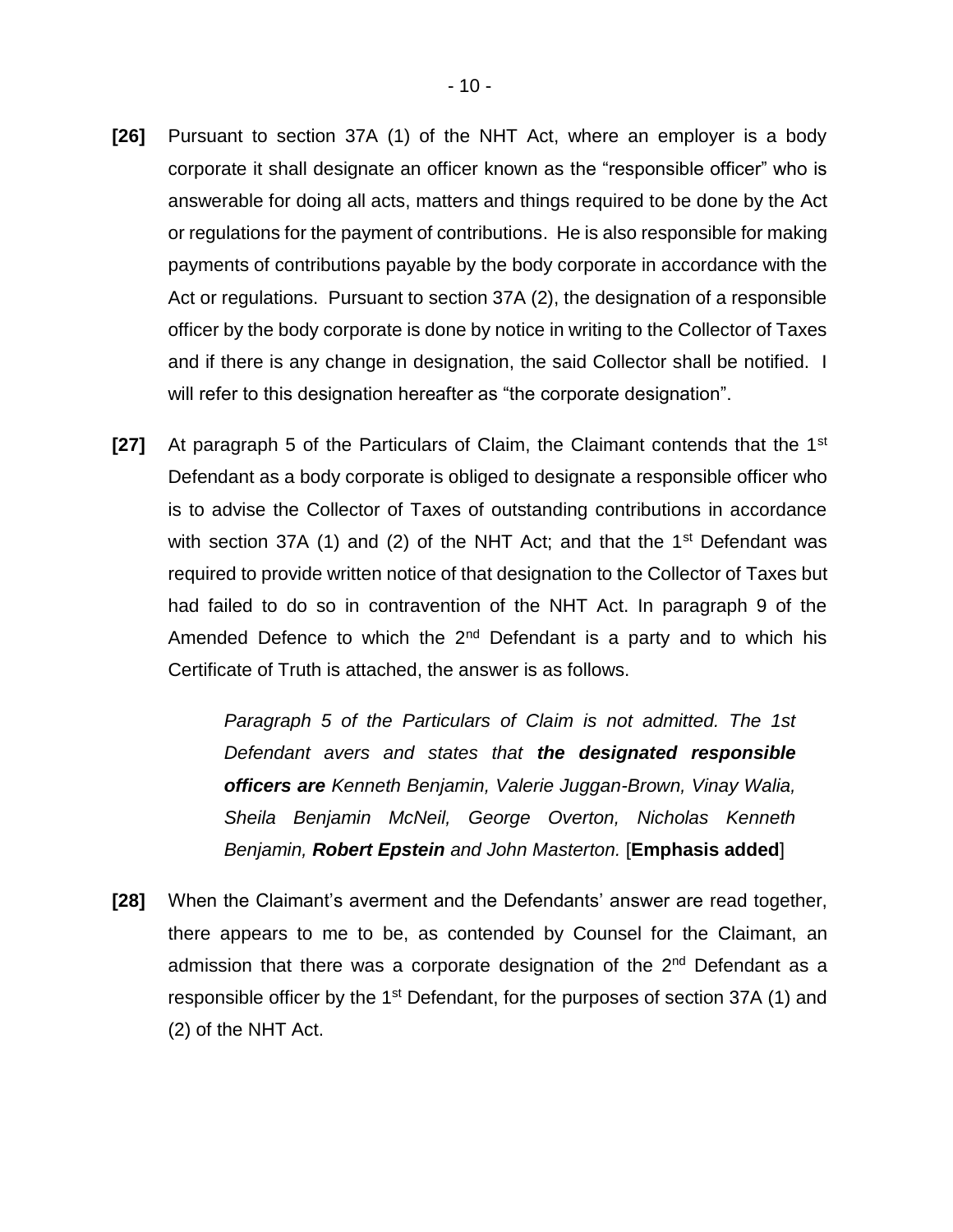- **[29]** The amendments raised and the averment in the joint Amended Defence are both allegations of fact which are incapable of being reconciled, certainly in the circumstances of this case. While the court is permitted to allow a party to withdraw or amend an admission pursuant to Rule 14.1, there was no application before me in that regard and no evidence aimed at convincing me to adopt that course. One of the principles which govern applications for amendments to statements of case is that a party is not permitted to raise by amendment, allegations which are unsupported by evidence. Further in the face of the subsisting admission, on which the Claimant is permitted to rely, there is no real prospect of the 2<sup>nd</sup> Defendant succeeding in defending the claim on the basis that he was not designated a responsible officer within the meaning of section 37A (1) and (2) of the NHT Act.
- **[30]** In any event, where there is no corporate designation, a "responsible officer" may nevertheless be designated pursuant to the deeming provision at section 37A (3) of the Act, to which I will refer as "the statutory designation". A managing director of a body corporate, or the person who performs the duties which are normally carried out by a managing director, howsoever called, may be statutorily designated. If there is no such person, the person in Jamaica who appears to the Collector of Taxes to be primarily in charge of the affairs of the body corporate is "deemed" the responsible officer for purposes of section 37A.
- [31] At paragraph 6 of its Particulars of Claim, the Claimant identifies the 2<sup>nd</sup> Defendant as Managing Director of the 1'' Defendant Company and therefore its responsible officer under the NHT Act, in the absence of a designation by the 1<sup>st</sup> Defendant company. At paragraph 10 of the Amended Defence, the 2<sup>nd</sup> Defendant denies that he is the Managing Director of the 1<sup>st</sup> Defendant and it is further stated that a Nicholas Benjamin is the holder of that office. He raises the amendment at paragraph 9(a) that he became the managing director of the 1<sup>st</sup> Defendant on or about 30<sup>th</sup> November 2004 and so served until 31<sup>st</sup> March 2018 when he was succeeded by Mr. Benjamin.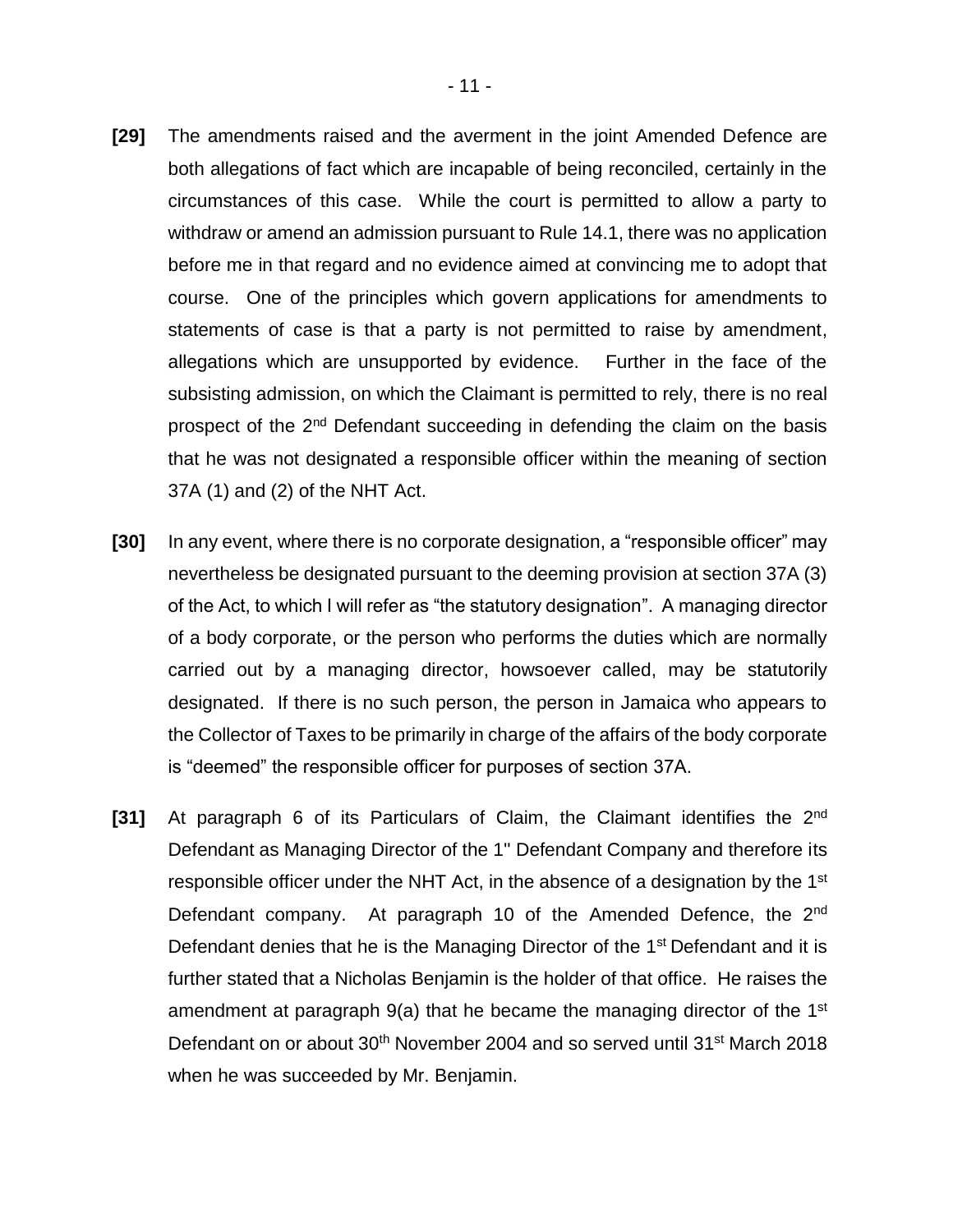- **[32]** By statute, section 37A (8) in particular, a person who has been designated the responsible officer whether by way of corporate or statutory designation is not liable for contributions which became payable prior to his designation; or consequent on notification to the Collector of Taxes, for any period he is not the responsible officer. The Claimant' claim covers alleged outstanding contributions for the years 2000 - 2016. In the absence of a corporate designation, on the amendment raised by the 2<sup>nd</sup> Defendant, he was the Managing Director from the 30<sup>th</sup> November 2004 up to 2016 and therefore capable of being statutorily designated as the 1<sup>st</sup> Defendant's responsible officer for purposes of section 37A of the NHT Act for a substantial part of the period for which alleged outstanding contributions are claimed, and may therefore be regarded as liable for those contributions pursuant to the operation of section 37A (8).
- [33] The 2<sup>nd</sup> Defendant also raises the following amendment at paragraph 9(b),

*Neither the Claimant nor the Collector of Taxes gave any notice to the 2nd Defendant of an intention to designate him as the responsible officer prior to the taking of legal proceedings against him and they have thereby deprived the 2nd Defendant of his guaranteed constitutional right to equitable treatment and a fair hearing.* 

**[34]** He also goes on to advance at paragraphs 24 and 25, as part of the proposed counterclaim, that until he was served with a summons issued out of the Parish Court he received no notice from the Claimant or Collector of Taxes of their intention to treat him as a responsible officer; and that as a result, his designation as the responsible officer is in breach of the principles of fairness and of his constitutional rights to equitable treatment and due process guaranteed by sections 13(3)(h) and 16(2) of the constitution and is irregular, irrational and therefore null and void. The same challenge is raised in the same paragraphs in respect of the initiation of proceedings against him by the Claimant. That proposed challenge will be separately addressed in the context of whether the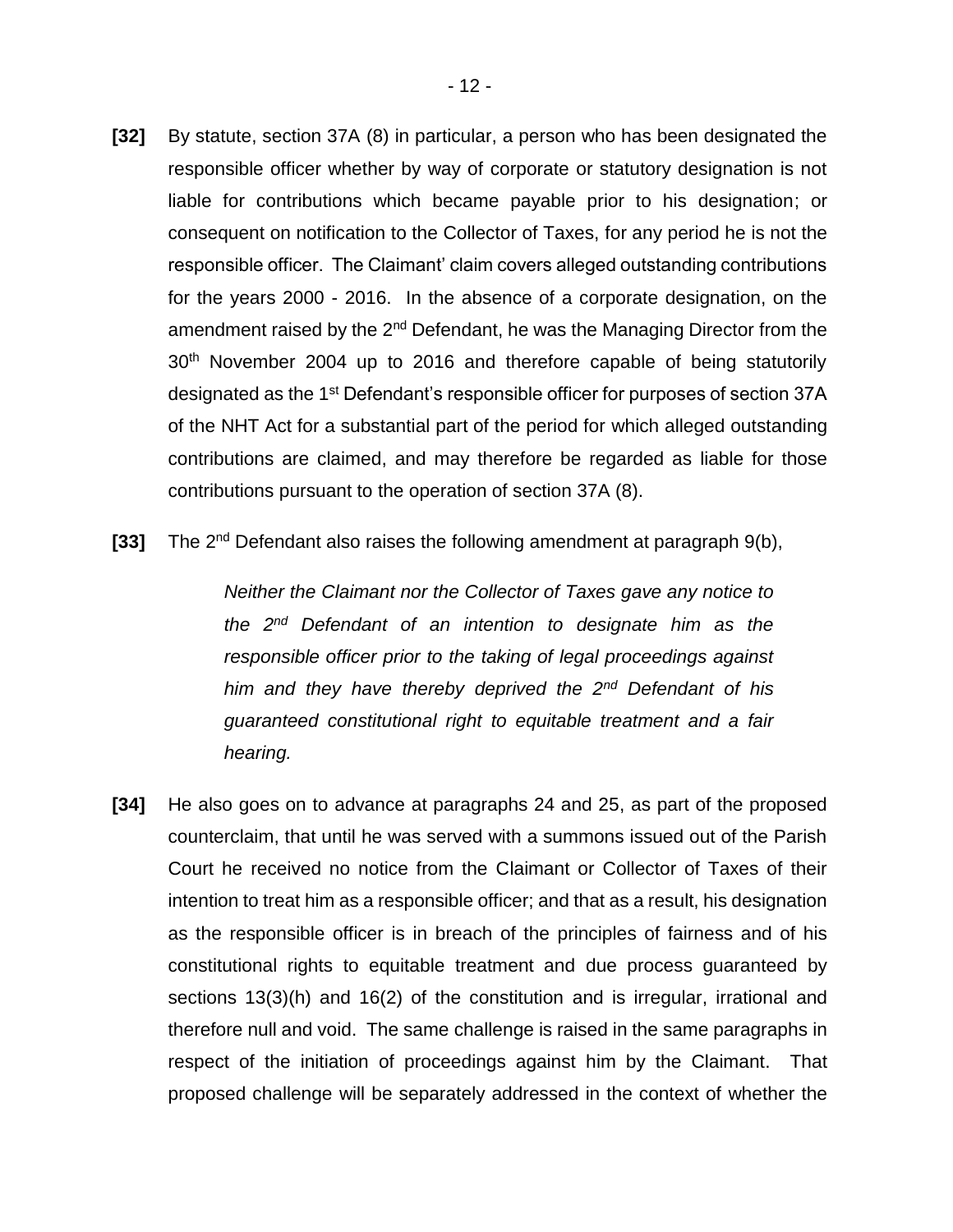2<sup>nd</sup> Defendant could lawfully be regarded as jointly and severally liable for contributions claimed to be owed by the 1st Defendant.

- **[35]** I find that the 2nd Defendant does not have a real chance of defending or counterclaiming against the Claimant on the amendments which relate to the absence of notice prior to his being designated as a responsible officer. There is nothing in the legislation which requires the Claimant or the Collector of Taxes for that matter, to notify, hear from and consider the views of the managing director of a body corporate prior to his being designated a responsible officer under the NHT Act. Where the body corporate has a managing director, the activation of the statutory designation is not dependent on the exercise of any discretion by the NHT or the Collector of Taxes. This is in contrast to the treatment of liability of the responsible officer for the outstanding contributions of his body corporate. The statutory designation of the managing director as a responsible officer is simply the result where there is no corporate designation. In any event, there is an admission that he was a designated responsible officer of the 1<sup>st</sup> Defendant.
- **[36]** I am therefore in agreement with the submission of Mr. Vassell Q.C., that in the absence of any allegation that the provisions for the designation of a responsible officer are unconstitutional, there is no real chance of the 2<sup>nd</sup> Defendant succeeding on the amendments raised at paragraphs 9 (b), 24 and 25 of the draft Further Amended Defence and Counterclaim of the Second Defendant relative to his designation as a responsible officer by the Claimant or the Collector of Taxes.
- **[37]** It is in all the foregoing circumstances that I find that there is no real prospect of the 2nd Defendant succeeding in defending or counterclaiming on the basis of the amendments raised, that he was not or ever designated the responsible officer within the meaning of section 37A (1), (3) and (8) of the NHT Act. Leave to make amendments in those regards is accordingly refused.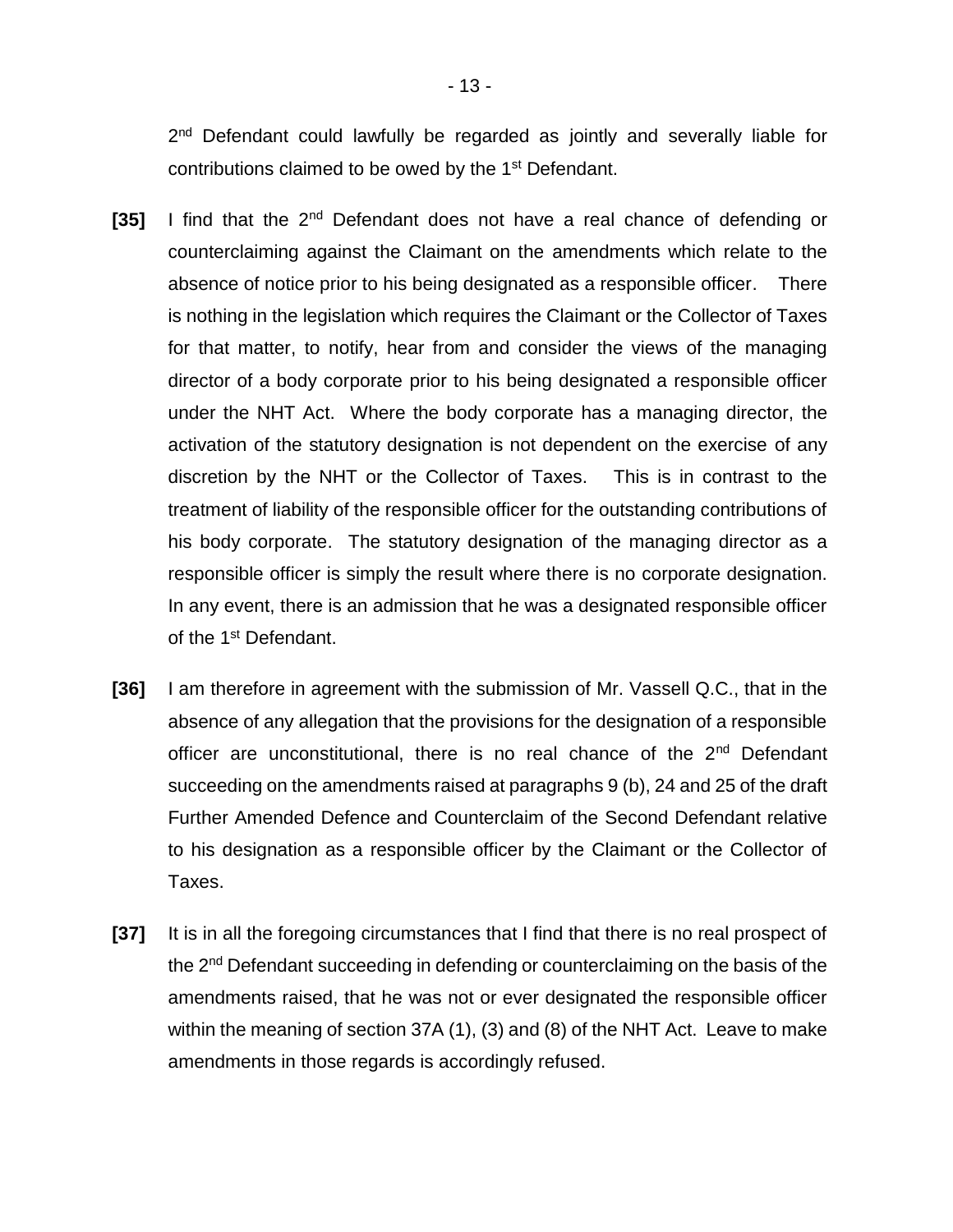*The 2nd Defendant has been unlawfully regarded as jointly and severally liable together with the 1st Defendant for the outstanding NHT contributions alleged to be owed by the 1st Defendant*

**[38]** Sections 37A (5) and (6) of the NHT Act provides that

*(5) A responsible officer who fails or neglects to carry out his duties in accordance with this section shall –*

> *(a) in the event of failure or neglect to make payment of contributions as required by this section, be jointly and severally liable together with the body corporate for the contributions and any penalty in relation thereto; (b) in any other case, be liable (together with the body corporate) for any penalties under this Act,*

*unless he satisfies the Collector –*

- *(i) that there were* bona fide *reasons for the failure or neglect and that the payment of contributions could not have been made in the circumstances;*
- *(ii) that he was overruled by the board of directors (hereinafter referred to as the board) or was otherwise prevented by the board or by any director thereof from carrying out his duties under this section.*

*(6) If the Collector is not satisfied as to the matters referred to in subsection (5) (b) (i) or (ii), as the case may be, he shall advise the responsible officer concerned of his decision in writing.* 

**[39]** As alluded to earlier in these reasons for decision, the 2nd Defendant at paragraphs 9 (a) and (b), 24 and 25 proposes to contend that: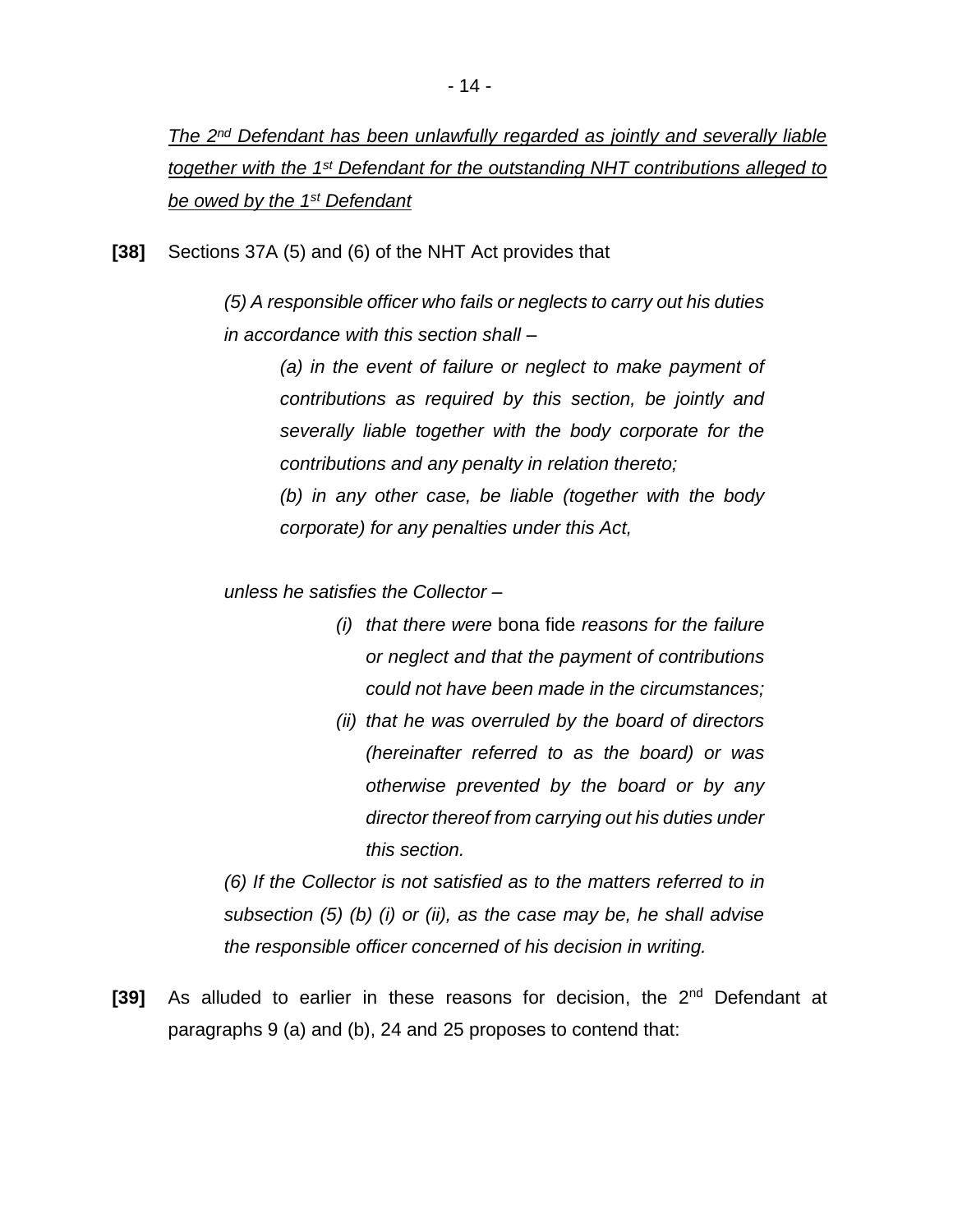- (i) he could not lawfully be sued in accordance with section 37A (5) of the NHT Act as alleged in paragraph 6 of the Particulars of Claim;
- (ii) that until he was served with a summons issued out of the Parish Court, he received no notice from the Claimant or Collector of Taxes of their intention to treat him as a responsible officer before issuing legal proceedings against him;
- (iii) that in failing to notify him the Claimant and the Collector of Taxes breached principles of fairness, his constitutional rights to equitable treatment and due process guaranteed by sections 13(3)(h) and 16(2) of the constitution;
- (iv)and that the taking out of the proceedings against him in those circumstances was irregular, irrational and therefore null and void.
- **[40]** In paragraphs 21 and 22 the 2nd Defendant also raises that he was never the officer of the 1<sup>st</sup> Defendant with responsibility for computing, making or paying statutory deductions or contributions in respect of employees or the security guards in question, and in consequence was never and could never have been designated as the responsible officer. He goes on to advance at paragraph 23 that the contractual arrangements between security guards and the 1<sup>st</sup> Defendant were determined and established before he became associated with the 1<sup>st</sup> Defendant and that he had played no part in the establishment of those relationships and any decision on whether or not NHT payments were applicable.
- **[41]** Additionally, at paragraph 7(a) of the Amended Defence filed by both Defendants, they say that

*the 1st Defendant and its affiliated companies have in excess of 30 years entered into such contracts [fixed term contracts with security guards] and have been operating on this basis since late 1985 or early 1986."*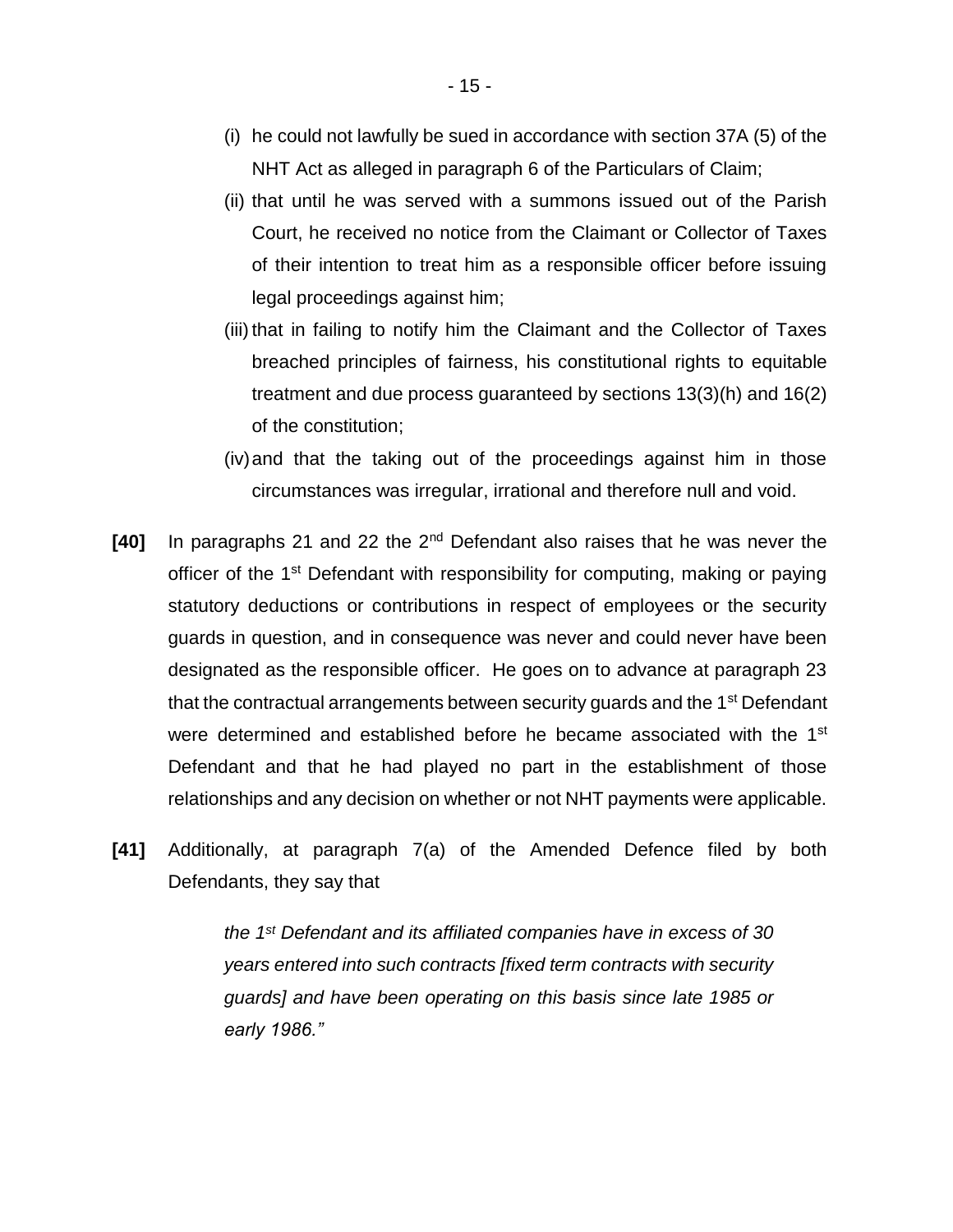The amendment raised proposes to add these words after "1986", *"which is long before the 2nd Defendant became associated with the 1st Defendant;"*.

- **[42]** When considered in isolation, this particular amendment and that advanced at paragraph 23, appear to be of little value. When viewed in the context of the amendments raised at paragraphs 9 (a) and (b), 21 to 25, and sections 37A (5) and (6) of the NHT Act however, its significance becomes apparent. It is being proposed to establish that he ought not to be treated as jointly and severally liable together with the 1<sup>st</sup> Defendant for the alleged outstanding NHT contributions as ahead of being so treated, he should have been notified and given an opportunity to be heard. This in on the ground that the  $1<sup>st</sup>$  Defendant's treatment of security guards as independent contractors, in respect of whom it says it was not required to pay employers' contributions under the NHT Act was not determined by him.
- **[43]** It was Dr. Barnett's submission before me that the 2nd Defendant should have been notified and given an opportunity to respond to the intention on the part of the Commissioner of Taxes about his being treated as jointly and severally liable before subjecting him to the onerous claim.
- **[44]** Unlike the proposed challenge to the designation of the 2nd Defendant as the responsible officer, which I have already found has no real prospect of succeeding in defending the claim and in counterclaiming, the amendments which propose to challenge the  $2<sup>nd</sup>$  Defendant's joint and several liabilities together with the 1<sup>st</sup> Defendant admits of argument.
- **[45]** While it may be easily argued that as the Managing Director of the 1<sup>st</sup> Defendant the 2nd Defendant ought to be aware that the Claimant had determined that it owed outstanding employers' contributions, particularly in the face of the Claimant's demand letter dated  $12<sup>th</sup>$  December 2017 and the service upon the 1<sup>st</sup> Defendant of the section  $14(2)$  certificate dated  $30<sup>th</sup>$  November 2017; it is quite another thing to argue that this constituted notice or an indication that the 2<sup>nd</sup>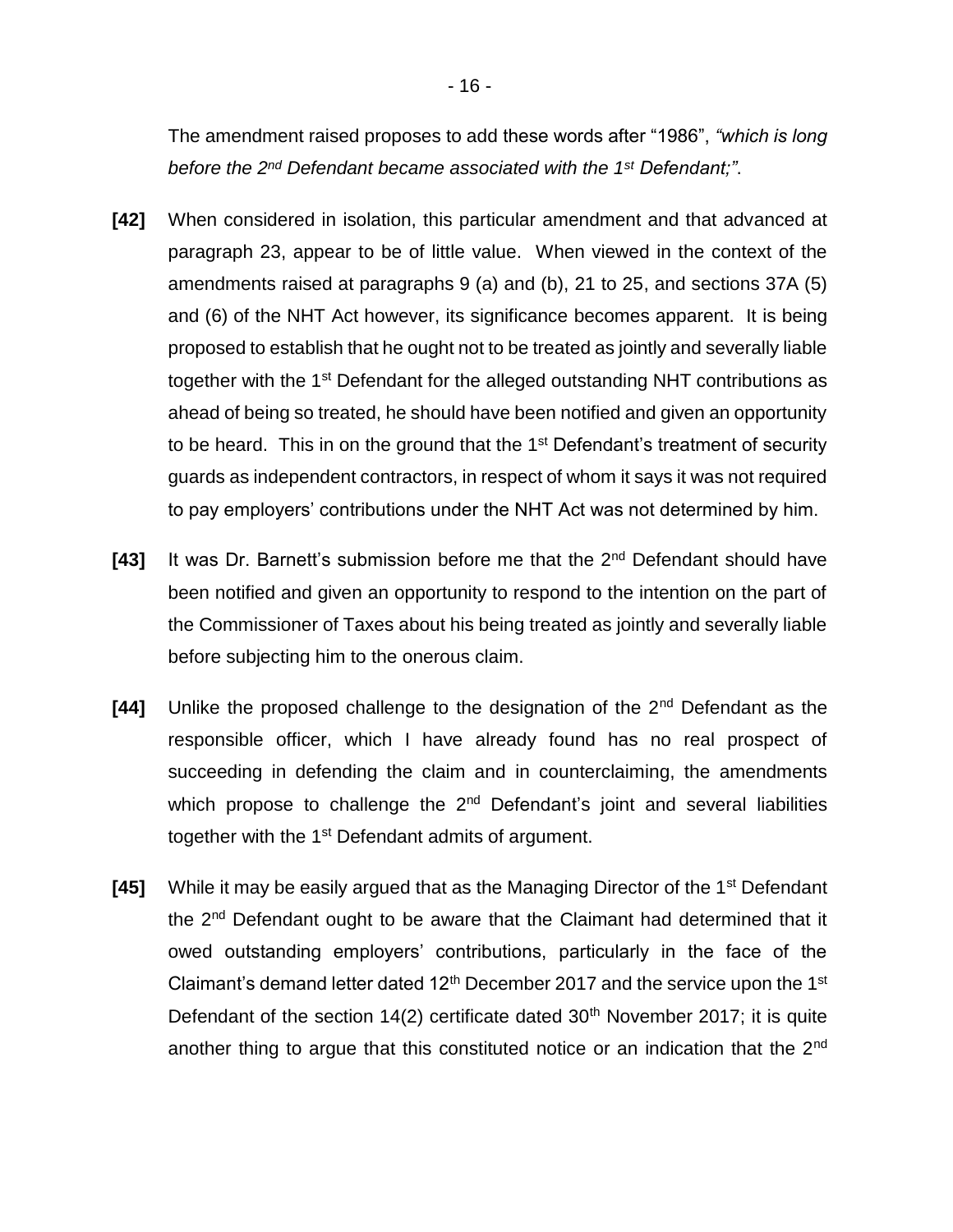Defendant was advised that he would be treated as jointly and severally liable together with the 1<sup>st</sup> Defendant for the sums certified and demanded.

- **[46]** Firstly, a responsible officer is jointly and severally liable for outstanding NHT contributions **"unless**" he is able to satisfy the Collector of Taxes *"(i) that there were bona fide reasons for [his] failure or neglect and that the payment of contributions could not have been made in the circumstances; or that he was overruled by the board of directors… or was otherwise prevented by the board or by any director thereof from carrying out his duties under [section 37A]."*
- **[47]** Second, it appears to me on my reading of section 37A (5) and (6) of the NHT Act, that notwithstanding the propriety of the designation as a responsible officer of a body corporate for the purposes of section 37A, there is a discretion reserved to the Collector of Taxes to determine whether or not that responsible officer should be held jointly and severally liable for the outstanding contributions of the body corporate. Joint and several liability of the designated responsible officer is therefore not "strict" or absolute.
- **[48]** Third, the preservation of a discretion to the Collector of Taxes seems to be a recognition of the hardship which a responsible officer may suffer if he is to be treated as jointly and severally liable for the contributions of the body cooperate in circumstances where he may have been prevented from deducting and remitting contributions under the Act or the regulations. A certificate or demand letter to the body corporate hardly assists a responsible officer who finds himself in that position. The 2<sup>nd</sup> Defendant's amendment raises the allegation of fact that the treatment of security guards as independent contractors long predated his affiliation with the 1<sup>st</sup> Defendant and that he was not involved in making decisions in that regard and the applicability of NHT contributions.
- **[49]** Fourth, if proceedings are taken out against the responsible officer for outstanding contributions said to be owed by the body corporate, a decision must have already been made by the Collector of Taxes that he is jointly and severally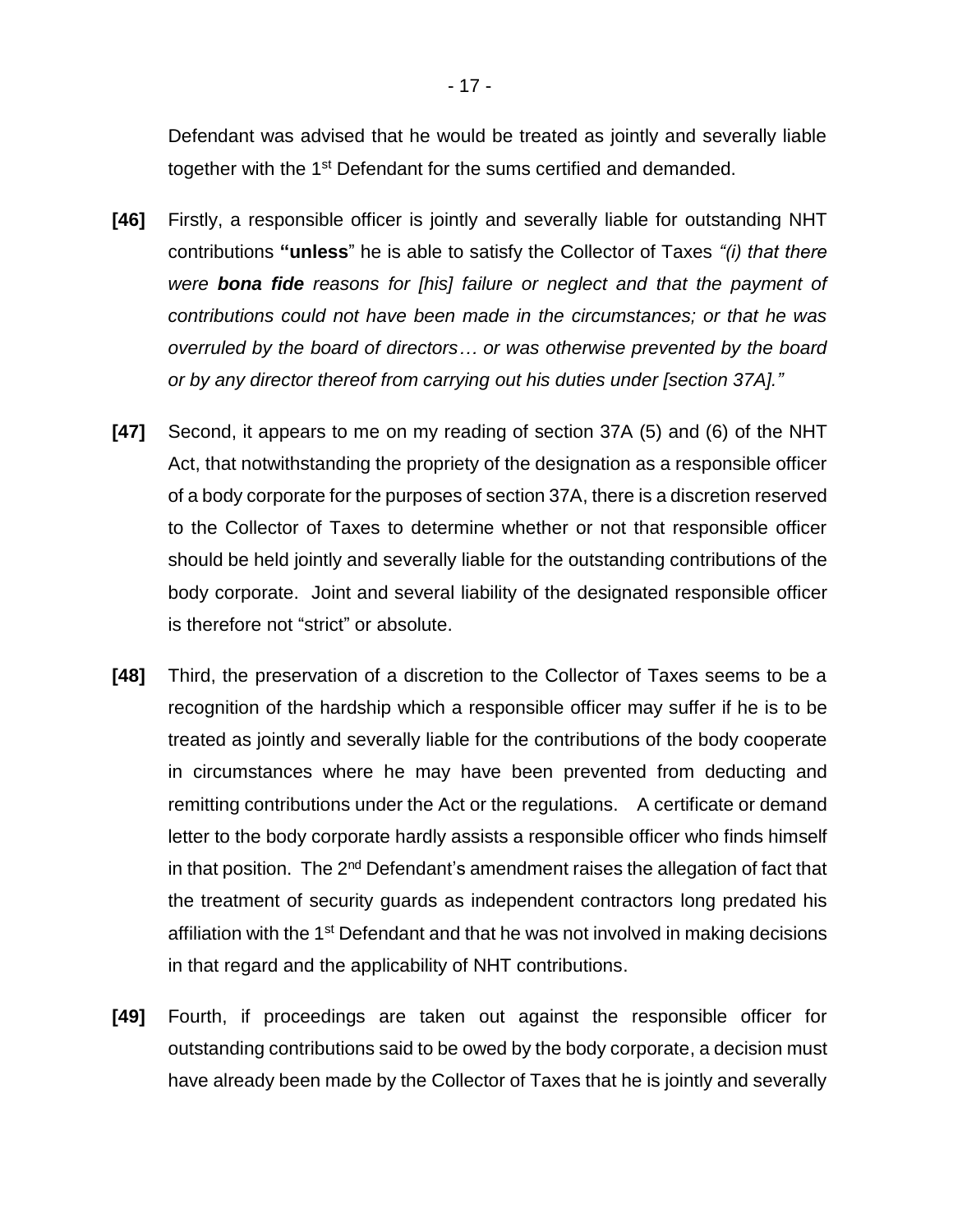liable. It is my view that before such a decision is taken, the responsible officer should be given an opportunity to make representations to the Collector of Taxes as to whether any of the two (2) circumstances at section 37A (5) exist in respect of him which would permit the exercise of a discretion to exclude him from being jointly and severally liable together with the body corporate. In the same way that a pre-action demand is made on the body corporate, where it is proposed to make the responsible officer jointly and severally liable for any unsatisfied demand made on the body, it is my view that notice ought to be given and an opportunity presented for the responsible officer to be heard by the Collector of Taxes before an adverse decision is made. Having heard and considered the representation's, the decision must be communicated to the responsible officer in writing. In the interest of fairness, section 37A (5) appears to require no less.

- **[50]** At this late stage of the claim however, mere arguability will not suffice, the amendment being advanced must have a real chance of succeeding in defending the claim or counterclaiming against the Claimant. Ahead of that particular enquiry, I pause to make some observations on the nature of the amendments now being considered and the relief proposed on the counterclaim.
- **[51]** In addition to a declaration that his designation as the responsible officer should be declared null and void, which I have already determined has no real chance of success in defending the claim or in counterclaiming against the Claimant; the 2<sup>nd</sup> Defendant also proposes to pursue as part of his declaratory relief, that the proceedings instituted against him be declared null and void; and that the action against him be dismissed.
- **[52]** The challenge and the grounds on which the relief are being sought appear to me to be in the nature of administrative law claims. In particular, the allegations of a failure to give notice and an opportunity be heard ahead of designation and the initiation of proceedings against the responsible officer on the basis of joint and several liabilities, in purported contravention of section 37A (5) of the NHT Act; in breach of the principles of fairness and the  $2<sup>nd</sup>$  Defendant's fundamental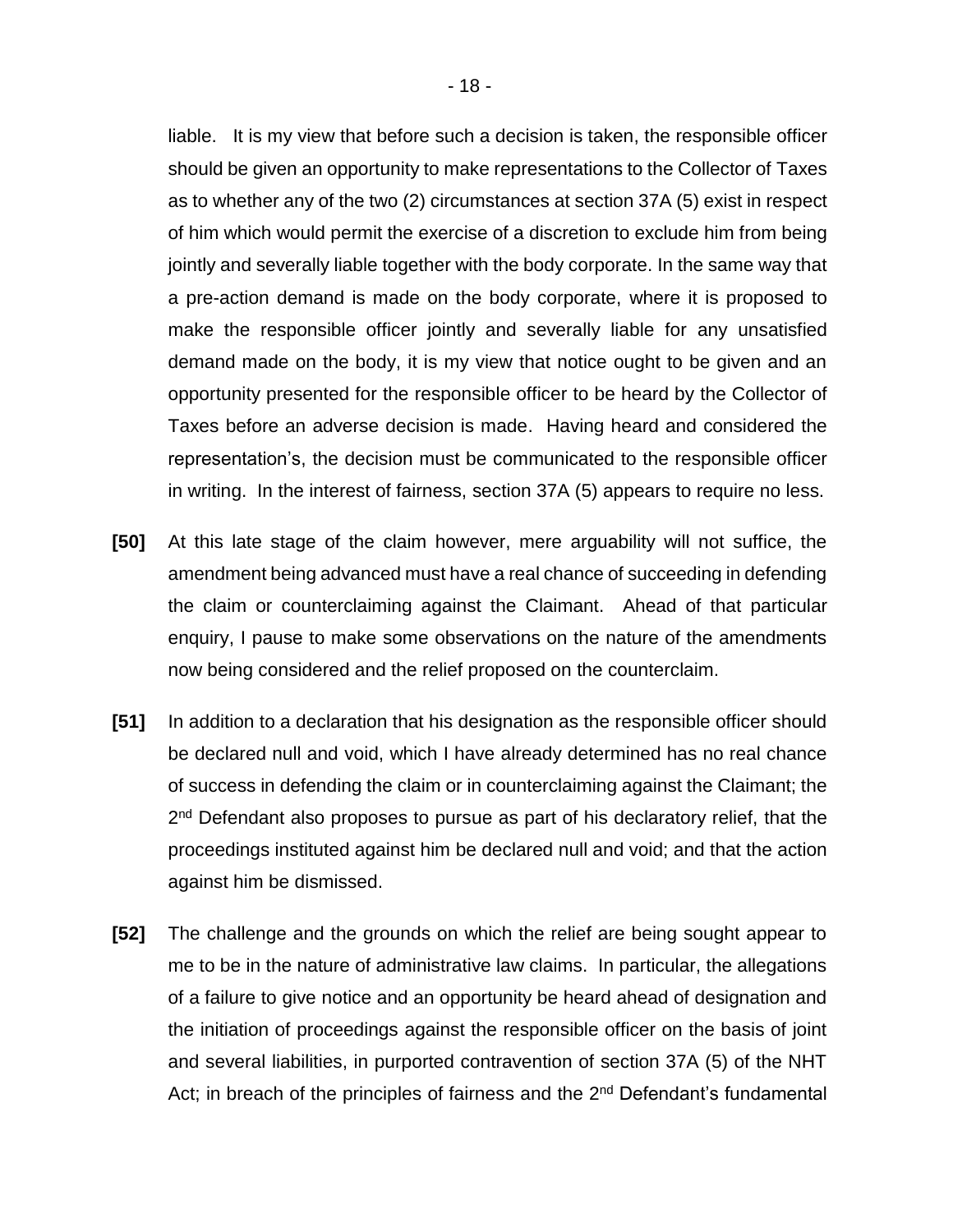constitutional rights to equitable treatment, due process, and a fair hearing; and the allegation that the designation and initiation of proceedings by the Claimant are irregular, irrational and therefore null and void, suggest that the appropriate remedy lies in the realm of public law.

- **[53]** Where a person is alleging that a body or person charged by Parliament to perform public duties has acted unlawfully in its exercise, judicial review is the appropriate remedy to check usurpation, insist on due performance and adherence to the relevant law. To pursue any of the judicial review remedies however, the 2<sup>nd</sup> Defendant would first have to obtain leave of the court. The court on such an application would be required to consider the lack of promptitude in making the application.
- **[54]** Rule 56.6 of the CPR makes provision for delay and among other things, prescribes that an application for leave to pursue a judicial review claim is required to be made promptly and in any event within three (3) months from the date when the grounds for the application first arose. While the court may extend the time for making an application, it is on being satisfied that there is good reason for doing so. The application for leave may be refused on the basis of delay and where the court is considering that course, it must also consider whether the granting of leave or the relief would likely cause substantial hardship and prejudice to the rights of any person or be detrimental to good administration.
- **[55]** I am mindful that where the facts supporting a claim are such that the only or main relief is an administrative order, the court is empowered by rule 56.7 to direct that a claim for damages or other relief is to proceed by way of an application for such an order; and where the appropriate administrative order is for judicial review, that it may give leave for the matter to proceed as if an application for leave was made under rule 56.3. It is my view that the powers at Rule 56.7 are only exercisable in respect of claims that have already been issued and would not avail the 2<sup>nd</sup> Defendant in his bid to issue the Further Amended Defence and Counterclaim.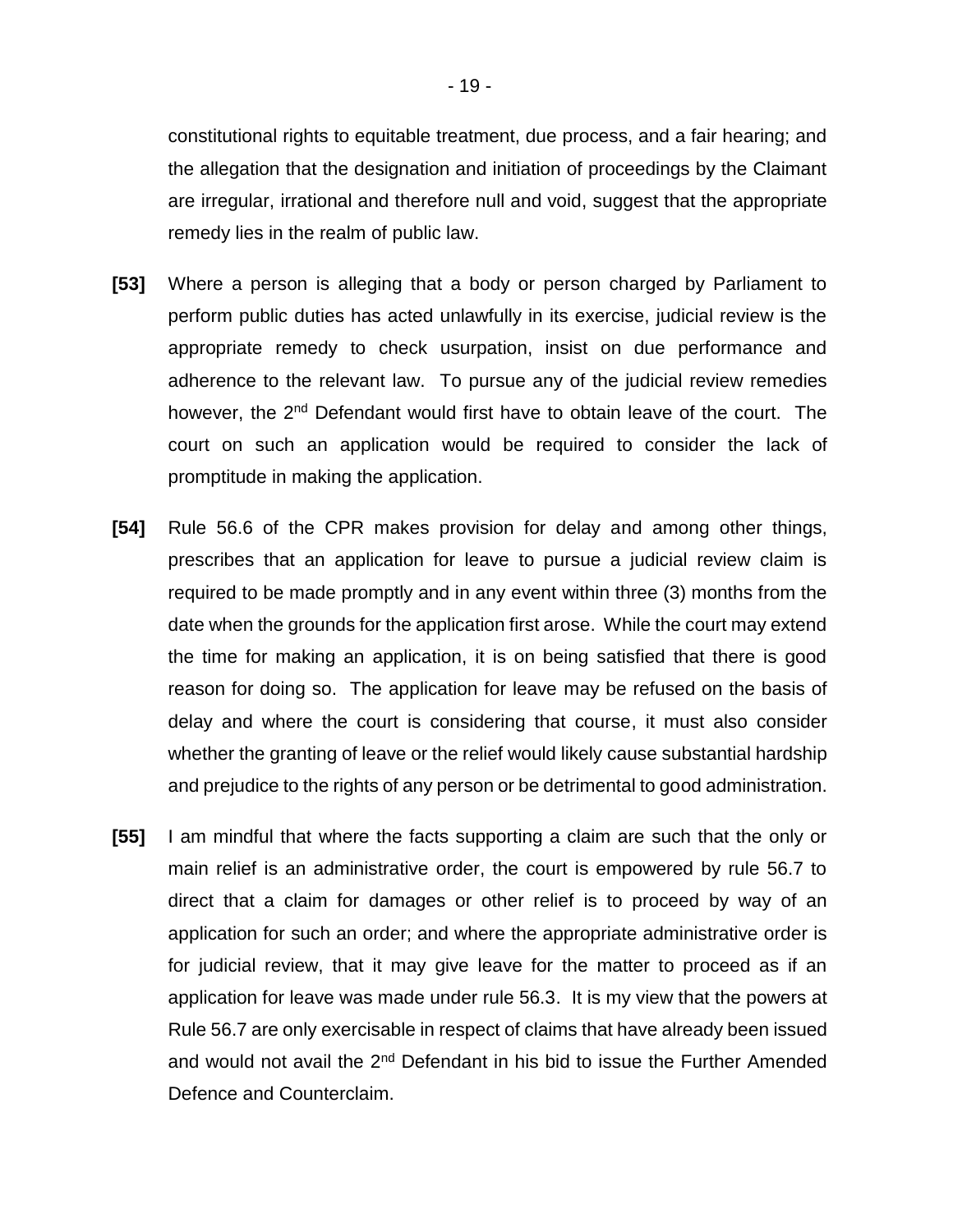- **[56]** While I am of the view that in an appropriate case it would be possible for the court to allow a party to amend a statement of case and counter claim for administrative relief including for remedies available on judicial review, the circumstances of this case do not recommend the exercise of such a discretion.
- **[57]** The instant claim is approximately two (2) months shy of the third anniversary of its filing. It was preceded by proceedings in the Parish Court, in respect of which a summons was served on the  $2^{nd}$  Defendant. The  $2^{nd}$  Defendant, whether by inadvertence or design does not indicate the date on which he was served with the summons issued out of the Parish Court. At minimum then, the 2<sup>nd</sup> Defendant has known for almost three (3) years that there was a decision to treat him as a responsible officer who is jointly and severally liable together with the 1<sup>st</sup> Defendant for the sums alleged to be owed to the NHT.
- **[58]** That the 2nd Defendant, who has always been represented by Counsel would seek to challenge the exercise of a public duty imposed by statute almost three (3) years after he was certain that the ground for challenge had arisen, only two (2) months before a twice adjourned trial of the claim, and after evidence and skeleton submissions have been filed, causes me to harbour genuine concern about the *bona fides* of the amendments and request for leave to issue a counterclaim. In the affidavit in support of the application, other than saying that he is represented by new Counsel who advises him that he should be separately represented and file a further amended defence and counterclaim, there is nothing further by way of explanation to account for the belated application to amend and issue a counterclaim. More was required by way of explanation given the particular circumstances of this case.
- **[59]** This brings me to the question of whether the amendments raised have a real chance of success in the defending the claim or counterclaiming.I do not believe that there is a real chance of either.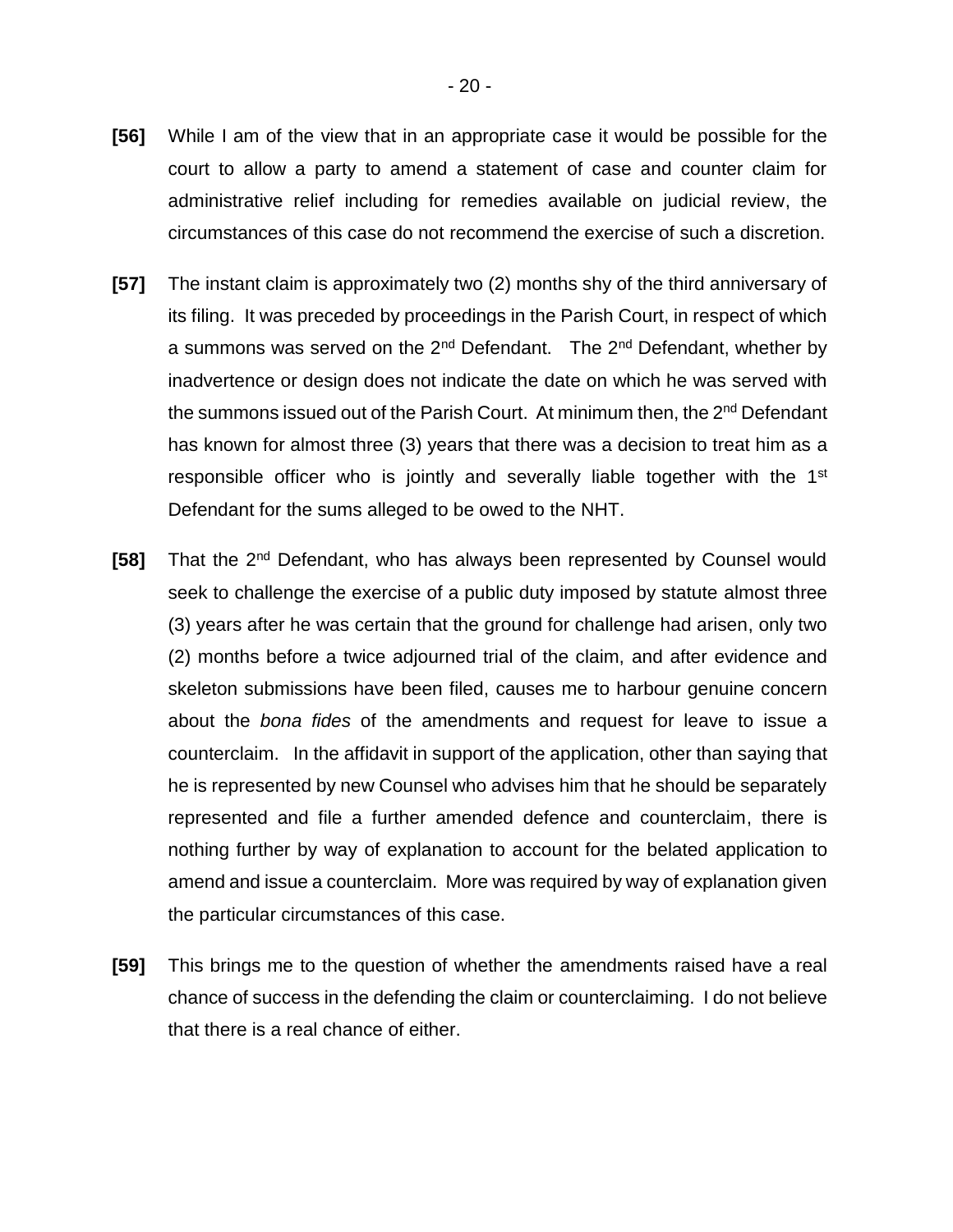- **[60]** The statutory position is that unless a responsible officer is able to satisfy the Collector of Taxes *"(i) that there were bona fide reasons for [his] failure or neglect and that the payment of contributions could not have been made in the circumstances; or that he was overruled by the board of directors… or was otherwise prevented by the board or by any director thereof from carrying out his duties under [section 37A]"* he is jointly and severally liable together with the body corporate for the contributions.
- **[61]** The 2nd Defendant is now separately represented and although he is seeking to challenge the exercise of a public statutory duty which could only be determined in his favour if any of the two circumstances in the preceding paragraph exist in respect of him, he does not in any way distance himself from the position of the 1<sup>st</sup> Defendant as it relates to the alleged failure to remit the sums claimed by the NHT.
- **[62]** In the draft Further Amended Defence and Counterclaim of the Second Defendant, he repeats in substantial and material respects the defence of the 1<sup>st</sup> Defendant: hat it is not an employer of security guards and in consequence, that it does not owe the alleged outstanding sums. On the draft Further Amended Defence and Counterclaim, the 2<sup>nd</sup> Defendant's position in these regards is consistent with the position of the body corporate. Although he raises by amendment that he could not have been designated the responsible officer by corporate designation, even in the face of the 1<sup>st</sup> Defendant's averment that he is a designated responsible officer, the  $2<sup>nd</sup>$  Defendant does not apply to withdraw the admission. He is a party to the defence in which it was made and he does not propose to issue an ancillary claim against the 1<sup>st</sup> Defendant. That the practice which is said to inform the 1<sup>st</sup> Defendant's position as to liability predated his association with the company and he played no part in the making of the decision on whether or not NHT payments were applicable rings incredible when the 2<sup>nd</sup> Defendant repeats the very position in his defence of the claim and proposed counterclaim; and where he raises by amendment that he was in fact the managing director of the  $1<sup>st</sup>$  Defendant on or about the  $30<sup>th</sup>$  November 2004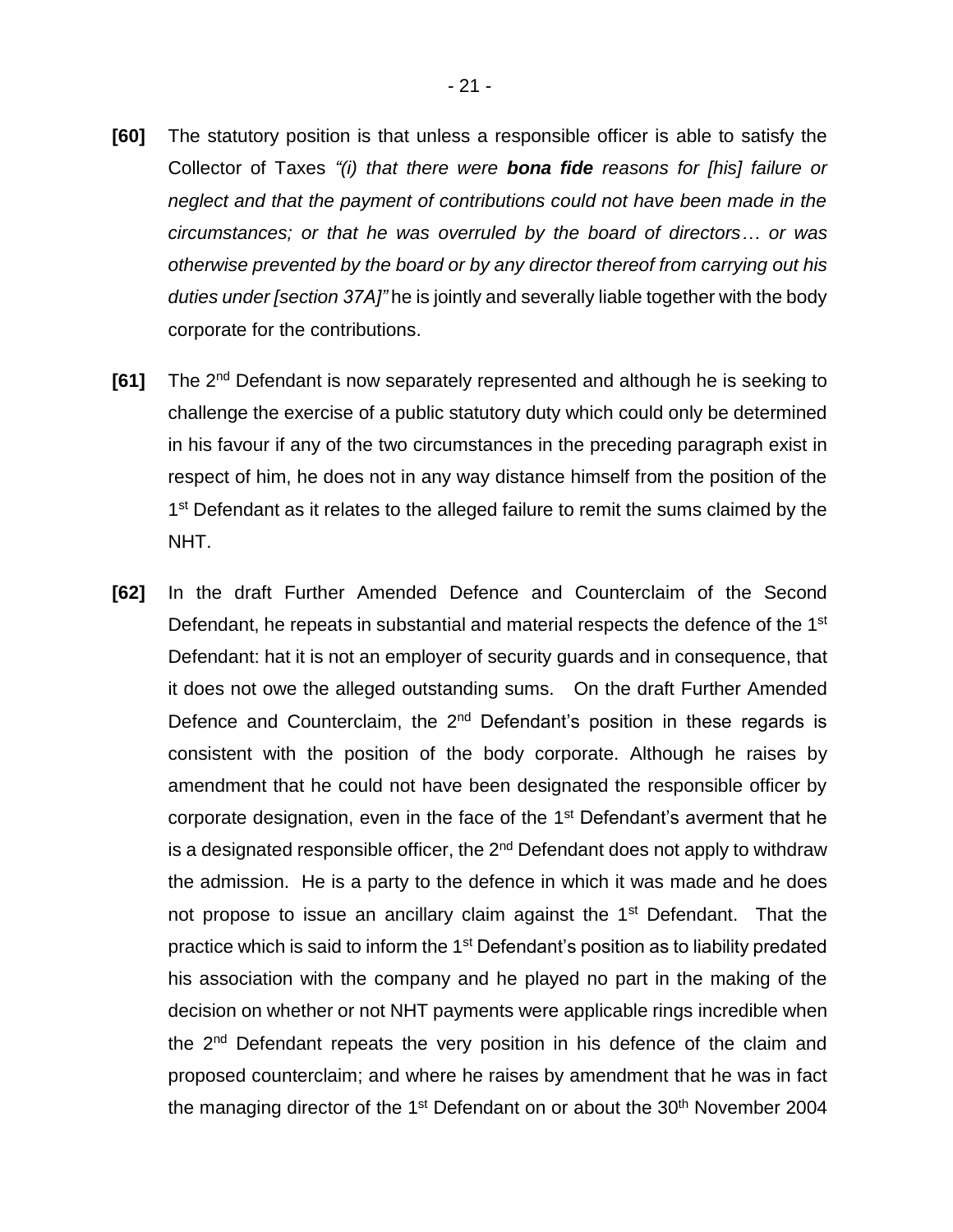to 31<sup>st</sup> March 2018. That was approximately ten (10) of the sixteen (16) years for which the alleged outstanding sums are being claimed.

- [63] It is difficult to see how the Collector of Taxes, armed with the allegations the 2<sup>nd</sup> Defendant now advances could have determined that he was not to be treated as jointly and severally liable together with the body corporate in exercising his public duty under section 37A (5) of the NHT Act. While it is arguable that it would be open to the court to declare a defect in procedure which is not among the relief sought on the counterclaim, the same court would be hard pressed to conclude that any of the exclusionary circumstances at section 37A (5) would have operated to exclude the 2<sup>nd</sup> Defendant from being regarded as jointly and severally liable together with the 1<sup>st</sup> Defendant. Similarly, the court would be hard pressed to conclude that the determination and initiation of proceedings against him was irrational and could not have been lawfully made if the 2<sup>nd</sup> Defendant had been notified and given an opportunity to be heard.
- **[64]** In all the foregoing premises, the 2nd Defendant's application for leave to further amend his defence and issue a counterclaim so as to obtain a declaration that the designation and initiation of proceedings against him are null and void, warranting a dismissal of the proceedings against him has no real chance of succeeding and will not be permitted.

## **B. Effect of Amendments on opposing party, allocation of the court's resources and the adequacy of costs as a remedy**

**[65]** It was submitted by Mr. Vassell Q.C. that it would be unfair to the Claimant if the 2<sup>nd</sup> Defendant was permitted to amend his defence and issue a counterclaim to now contend that he was not designated a responsible officer when the Amended Defence filed on  $24<sup>th</sup>$  June 2020 states that he was designated a responsible officer by the 1<sup>st</sup> Defendant. The 2<sup>nd</sup> Defendant is a party to that defence and certified the facts therein to be true.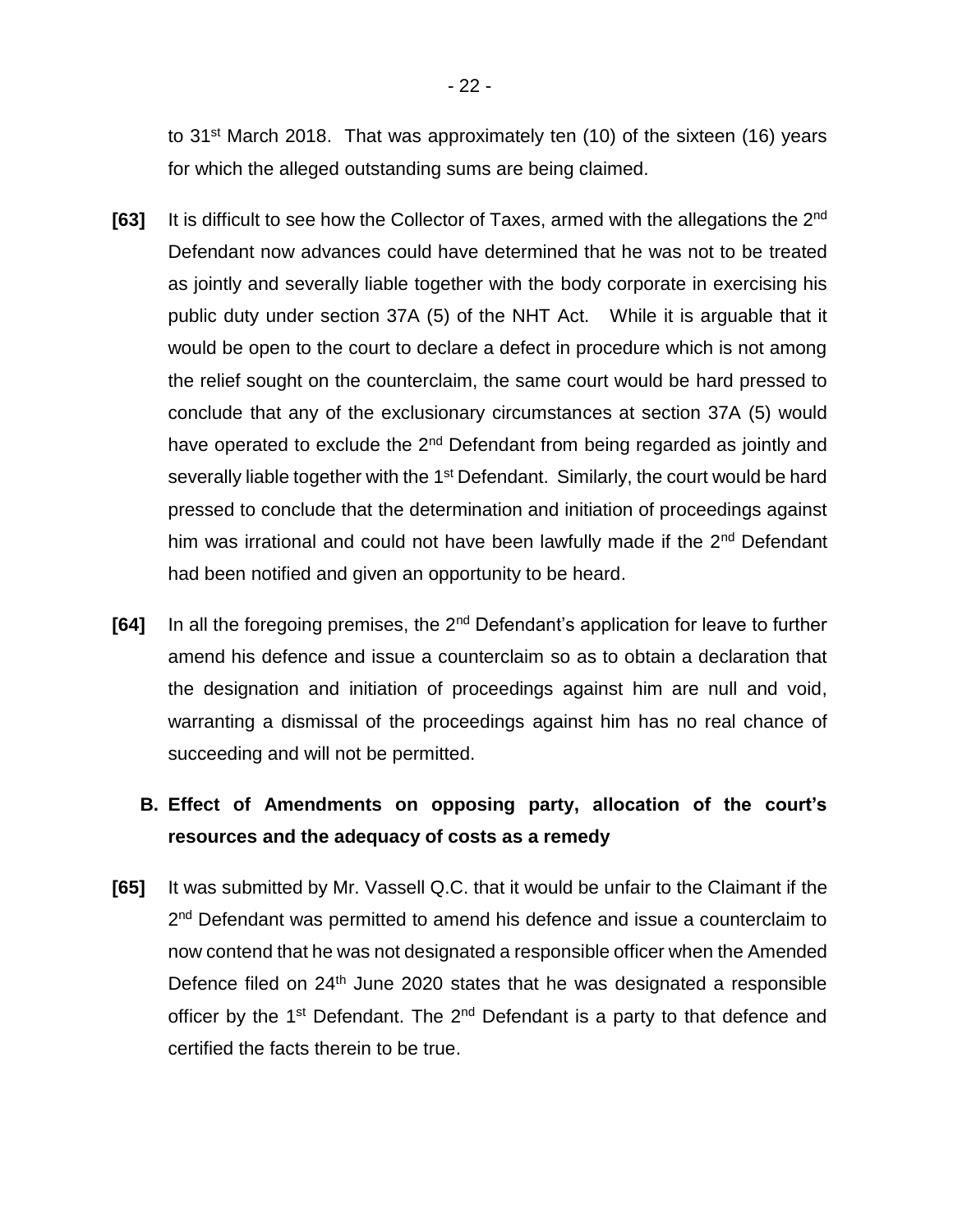- **[66]** It was also submitted that the claim had been filed since 2018 and was in respect of a substantial sum and that the trial was now a mere two (2) months away, following the hearing of applications to strike out substantial portions of affidavit evidence over the course of three (3) days from the  $23<sup>rd</sup>$  to  $25<sup>th</sup>$  November 2020.
- **[67]** I have already determined that whilst the admission as to designation subsists, the Claimant is permitted to rely on it and that there is no real prospect of the 2<sup>nd</sup> Defendant succeeding in defending or counterclaiming relative to his designation as a responsible officer. Affidavit evidence has been filed on behalf of each party to the litigation and have been settled in accordance with the orders of the court. The Claimant would undoubtedly have relied on the admission and to deprive it of its benefit at this late stage is likely to affect its preparation for trial.
- **[68]** While there was no affidavit filed in opposition to the application, having regard to the statutory mandate of the NHT, to be out of the substantial contributions said to be owed for the years 2000-2016 is likely to have financial implications for the Trust and contributors who would wish to benefit from the fund.
- **[69]** There is also value to be had from a determination on the question as to whether the security guards are independent contractors or employees without further delay. Additionally, it cannot be good for public administration, in which the NHT must have an interest having regard to its statutory remit, that a claim to check the exercise of a statutory duty is only now being raised after almost three (3) years since the initiation of the claim which would have given rise to the ground for the proposed challenge.
- **[70]** Dr. Barnett, in expressing his full appreciation for the court's concern about the stage of the proceedings at which the application was being made; the implications that would likely have for the trial set to commence on the  $17<sup>th</sup>$  May 2021 for five (5) days; and the number of trial fixtures which were already missed, submitted that the trial dates could still be met. In that regard, the following timetable was suggested: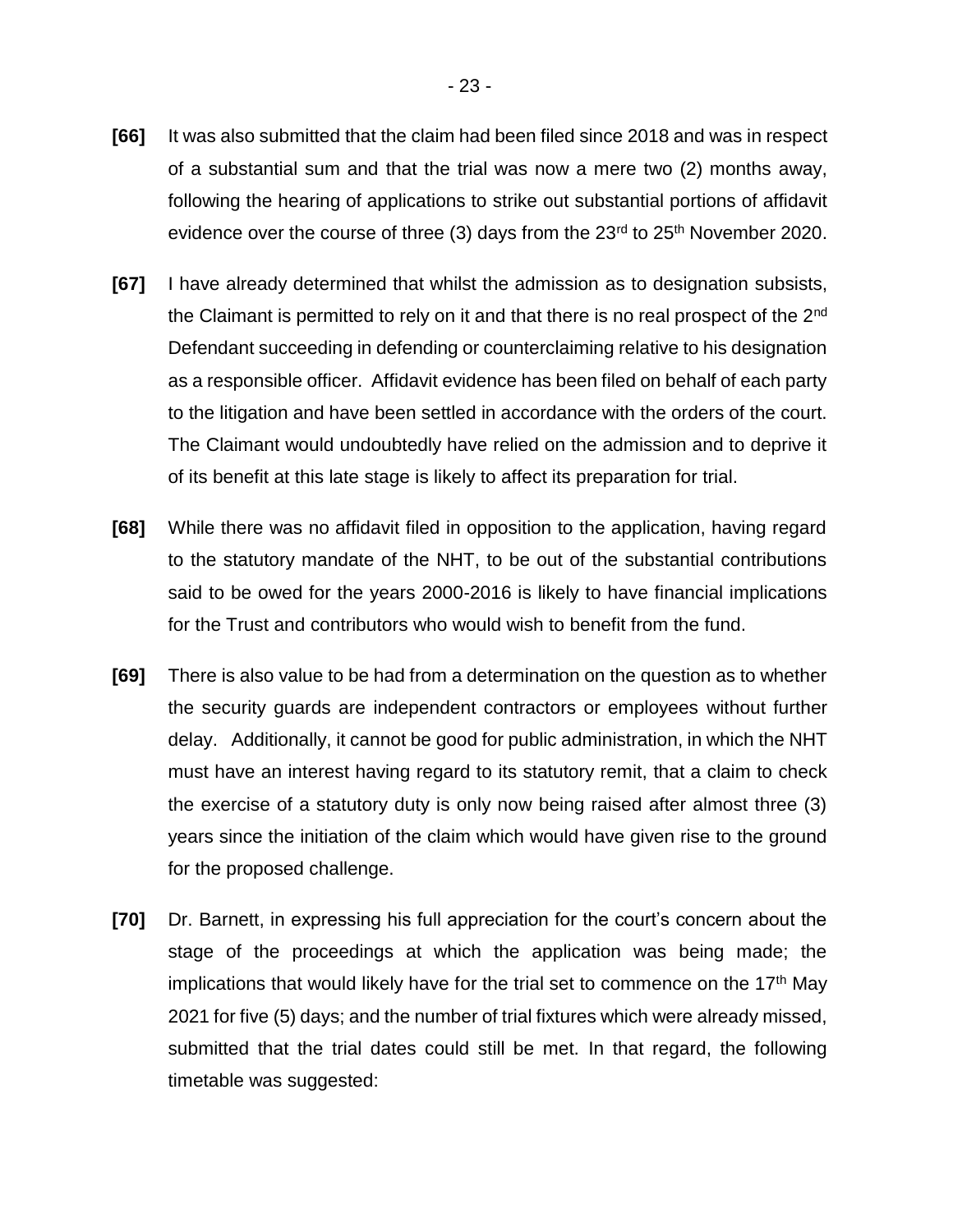- I. The Further Amended Defence and Counterclaim is to be filed and served on the 23<sup>rd</sup> March 2021;
- II. Supplemental affidavits filed by the  $2^{nd}$  Defendant within seven (7) days of the 23rd March 2021;
- III. The Claimant and  $1<sup>st</sup>$  Defendant be given liberty to file and replies and defence to the counter claim by  $12<sup>th</sup>$  April 2021;
- IV. Any further affidavits to be filed by any party by the  $26<sup>th</sup>$  April 2021; and
- V. Supplemental submissions to be filed and served by the  $10<sup>th</sup>$  May 2021.
- **[71]** I note in particular that the window for filing replies and a defence to the counterclaim which amounts to some twenty (20) days, many of which coincide with the court's vacation period is narrow; and that all additional affidavits are to be filed by 26<sup>th</sup> April, 2021. While I have every faith in the industry of counsel, having regard to the procedural history of the claim, there is no assurance that the trial date will be met if the court's timetable is disrupted beyond permitting the 2<sup>nd</sup> Defendant's Attorneys-at-Law to put in submissions based on the claim, defences and evidence in their current form. An order to that effect was made on the Pre-Trial Review.
- **[72]** The upcoming trial for five (5) days was fixed on the 16<sup>th</sup> November 2020 when the previous trial period of seven (7) days, set to commence on the 23<sup>rd</sup> November 2020 was vacated in order that applications for the striking out of portions of affidavits could be heard. The hearing of those applications lasted for three (3) days being the  $23<sup>rd</sup>$  to the  $25<sup>th</sup>$  November 2020. This follows a number of interlocutory applications since the filing of the claim and the adjournment of two (2) trial fixtures, with the latter fixtures alone amounting to Twelve (12) days of court time.
- **[73]** It was within the context of that procedural history that a Pre-Trial Review was considered necessary and the instant date fixed to ensure that the upcoming trial